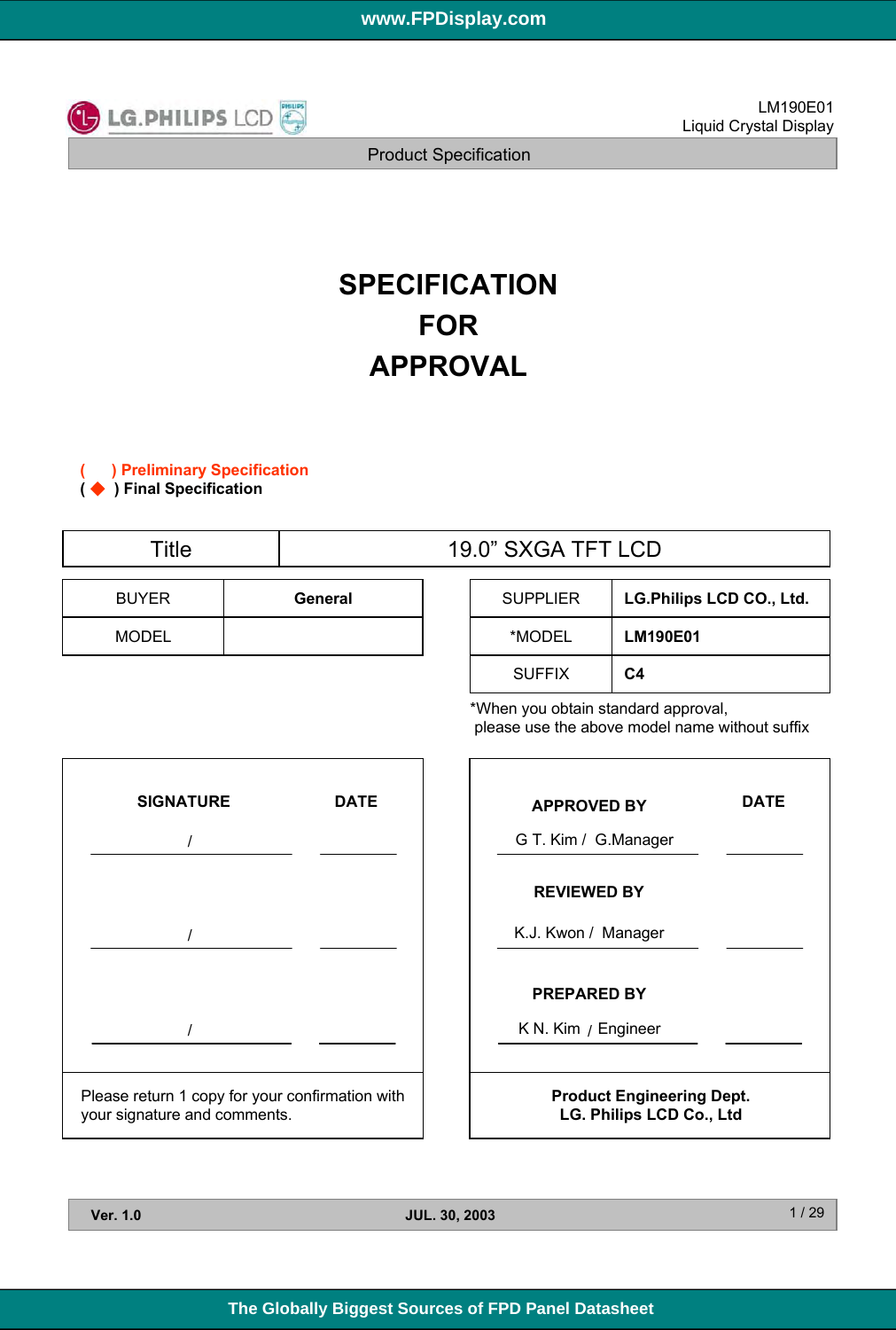

# **Contents**

| <b>No</b>      | <b>ITEM</b>                  | Page           |
|----------------|------------------------------|----------------|
|                | COVER                        | 1              |
|                | <b>CONTENTS</b>              | $\overline{2}$ |
|                | <b>RECORD OF REVISIONS</b>   | 3              |
| $\mathbf{1}$   | <b>GENERAL DESCRIPTION</b>   | 4              |
| 2              | ABSOLUTE MAXIMUM RATINGS     | 5              |
| 3              | ELECTRICAL SPECIFICATIONS    | 6              |
| $3 - 1$        | ELECTRICAL CHARACTREISTICS   | 6              |
| $3-2$          | <b>INTERFACE CONNECTIONS</b> | 9              |
| $3-3$          | SIGNAL TIMING SPECIFICATIONS | 12             |
| $3 - 4$        | SIGNAL TIMING WAVEFORMS      | 13             |
| $3-5$          | COLOR INPUT DATA REFERNECE   | 14             |
| $3-6$          | POWER SEQUENCE               | 15             |
| 4              | OPTICAL SFECIFICATIONS       | 16             |
| 5              | MECHANICAL CHARACTERISTICS   | 20             |
| 6              | <b>RELIABILITY</b>           | 23             |
| $\overline{7}$ | INTERNATIONAL STANDARDS      | 24             |
| $7 - 1$        | <b>SAFETY</b>                | 24             |
| $7 - 2$        | <b>EMC</b>                   | 24             |
| 8              | <b>PACKING</b>               | 25             |
| $8 - 1$        | DESIGNATION OF LOT MARK      | 25             |
| $8 - 2$        | <b>PACKING FORM</b>          | 25             |
| 9              | <b>PRECAUTIONS</b>           | 26             |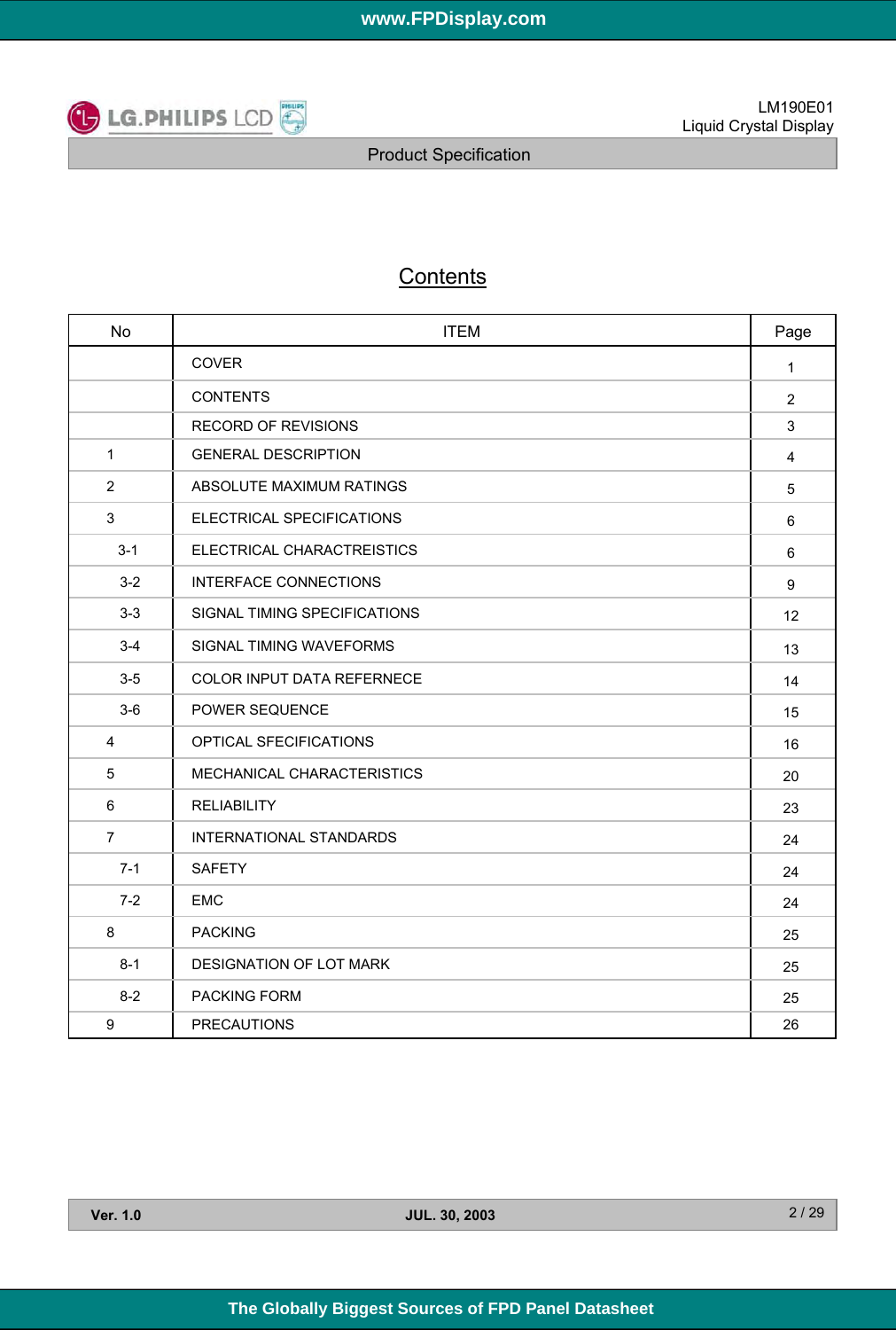

# **RECORD OF REVISIONS**

| <b>Revision No</b> | <b>Date</b>  | Page | <b>Description</b>          |
|--------------------|--------------|------|-----------------------------|
| <b>Ver 1.0</b>     | Jul.30, 2003 |      | <b>Final Specifications</b> |
|                    |              |      |                             |
|                    |              |      |                             |
|                    |              |      |                             |
|                    |              |      |                             |
|                    |              |      |                             |
|                    |              |      |                             |
|                    |              |      |                             |
|                    |              |      |                             |
|                    |              |      |                             |
|                    |              |      |                             |
|                    |              |      |                             |
|                    |              |      |                             |
|                    |              |      |                             |
|                    |              |      |                             |
|                    |              |      |                             |
|                    |              |      |                             |
|                    |              |      |                             |
|                    |              |      |                             |
|                    |              |      |                             |
|                    |              |      |                             |
|                    |              |      |                             |
|                    |              |      |                             |
|                    |              |      |                             |
|                    |              |      |                             |
|                    |              |      |                             |
|                    |              |      |                             |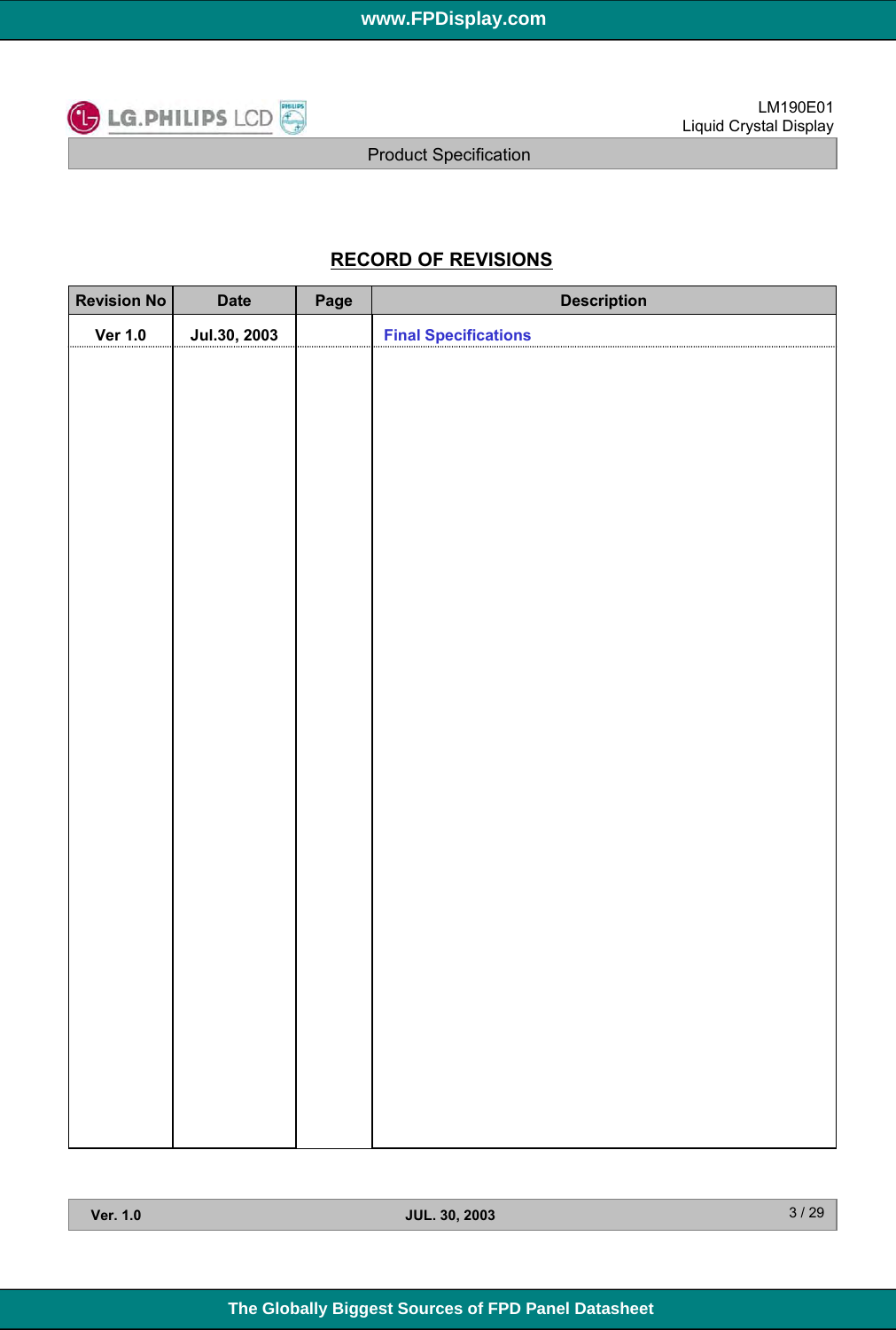

29

Product Specification

# **1. General Description**

LM190E01-C4 is a Color Active Matrix Liquid Crystal Display with an integral Cold Cathode Fluorescent Lamp(CCFL) backlight system. The matrix employs a-Si Thin Film Transistor as the active element. It is a transmissive type display operating in the normally black mode. It has a 19.0 inch diagonally measured active display area with SXGA resolution (1024 vertical by 1280 horizontal pixel array) Each pixel is divided into Red, Green and Blue sub-pixels or dots which are arranged in vertical stripes. Gray scale or the brightness of the sub-pixel color is determined with a 8-bit gray scale signal for each dot, thus, a palette of more than 16,777,216 colors. It has been designed to apply the 8Bit parallel CMOS interface. It is intended to support applications where thin thickness, wide viewing angle, low power are critical factors and graphic displays are important. In combination with the vertical arrangement of the sub-pixels, the LM190E01-C4 characteristics provide an excellent flat panel display for office automation products such as monitors.



### **General Features**

| Active screen size       | 19.0 inches (481.84mm) diagonal                                              |
|--------------------------|------------------------------------------------------------------------------|
| <b>Outline Dimension</b> | 404.2(H) x 330.0(V) x 22.3(D) mm(Typ.)                                       |
| <b>Pixel Pitch</b>       | $0.294$ mm x $0.294$ mm                                                      |
| <b>Pixel Format</b>      | 1280 horizontal By 1024 vertical Pixels. RGB stripe arrangement              |
| Interface                | LVDS 2Port                                                                   |
| Color depth              | 8-bit, 16,777,216 color                                                      |
| Luminance, white         | 250 cd/m <sup>2</sup> ( Center 1 Point, typ)                                 |
| Viewing Angle (CR>10)    | Viewing Angle Free [ R/L 176(Typ.), U/D 176(Typ.) ]                          |
| <b>Power Consumption</b> | Total 22.94 Watt(Typ.), (3.29 Watt $@V_{1 \text{CD}}$ , 19.65 @[Lamp=7.5mA]) |
| Weight                   | 2,800g (Typ.)                                                                |
| Display operating mode   | Transmissive mode, normally Black                                            |
| Surface treatments       | Hard coating (3H), Anti-glare treatment of the front polarizer               |

| <b>Ver. 1.0</b> | <b>JUL. 30, 2003</b> | $\mathbf{\Lambda}$ |
|-----------------|----------------------|--------------------|
|                 |                      |                    |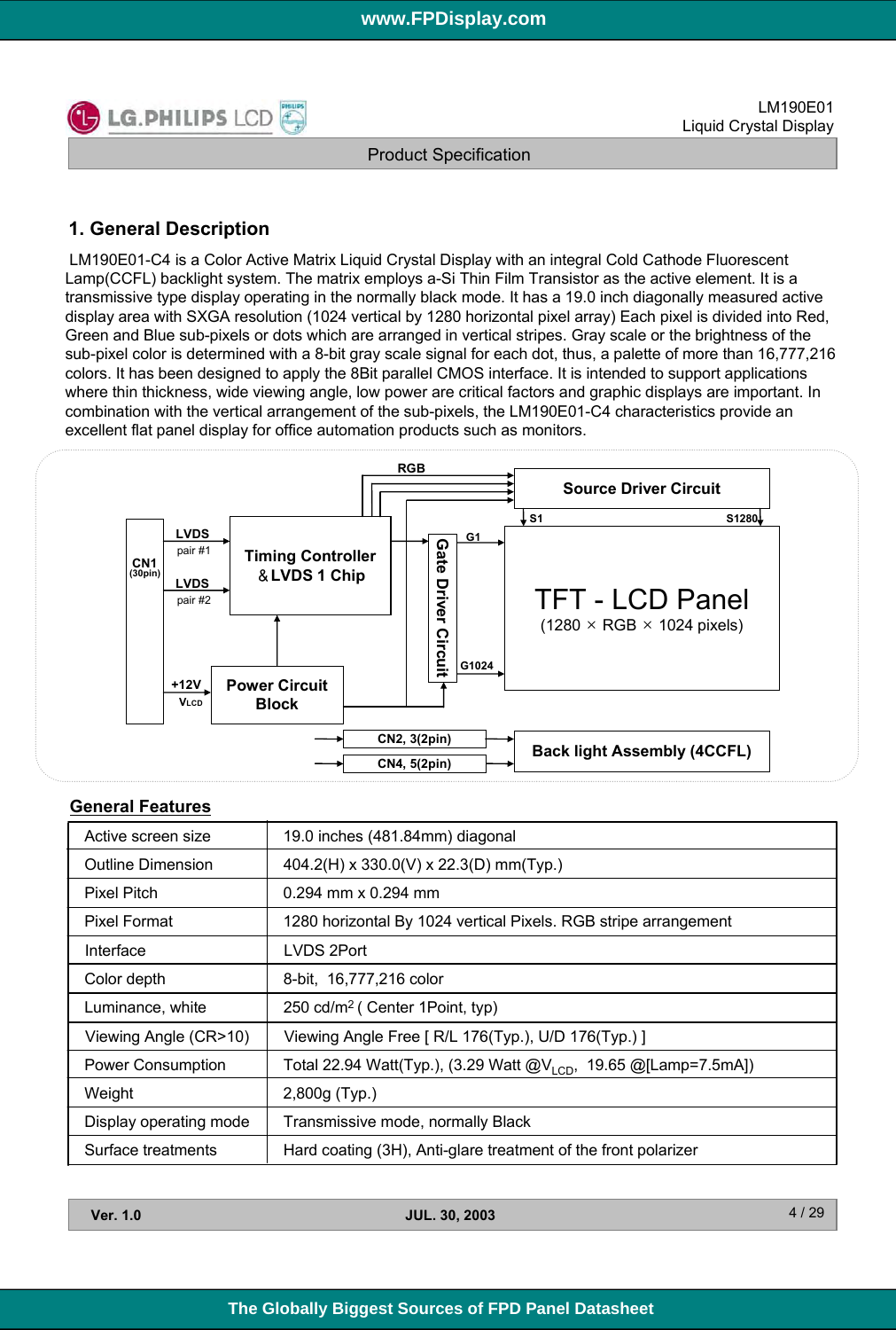

## **2. Absolute Maximum Ratings**

The following are maximum values which, if exceeded, may cause faulty operation or damage to the unit.

| Table 1. Absolute Maximum Ratings |  |  |
|-----------------------------------|--|--|
|-----------------------------------|--|--|

| Parameter                         | Symbol                           |        | <b>Values</b> | Units | <b>Notes</b>    |  |
|-----------------------------------|----------------------------------|--------|---------------|-------|-----------------|--|
|                                   |                                  | Min    | Max           |       |                 |  |
| Power Supply Input Voltage        | $\mathsf{v}_{\text{\tiny{LCD}}}$ | $-0.3$ | $+14.0$       | Vdc   | At $25^\circ$ C |  |
| <b>Operating Temperature</b>      | $\mathsf{r}_{\mathsf{op}}$       |        | 50            | °C    |                 |  |
| <b>Storage Temperature</b>        | י sт                             | $-20$  | 60            | °C    |                 |  |
| <b>Operating Ambient Humidity</b> | $H_{OP}$                         | 10     | 90            | %RH   |                 |  |
| <b>Storage Humidity</b>           | $H_{\rm ST}$                     | 10     | 90            | %RH   |                 |  |

Note : 1. Temperature and relative humidity range are shown in the figure below. Wet bulb temperature should be 39 °C Max, and no condensation of water.



| Ver. |  |
|------|--|
|      |  |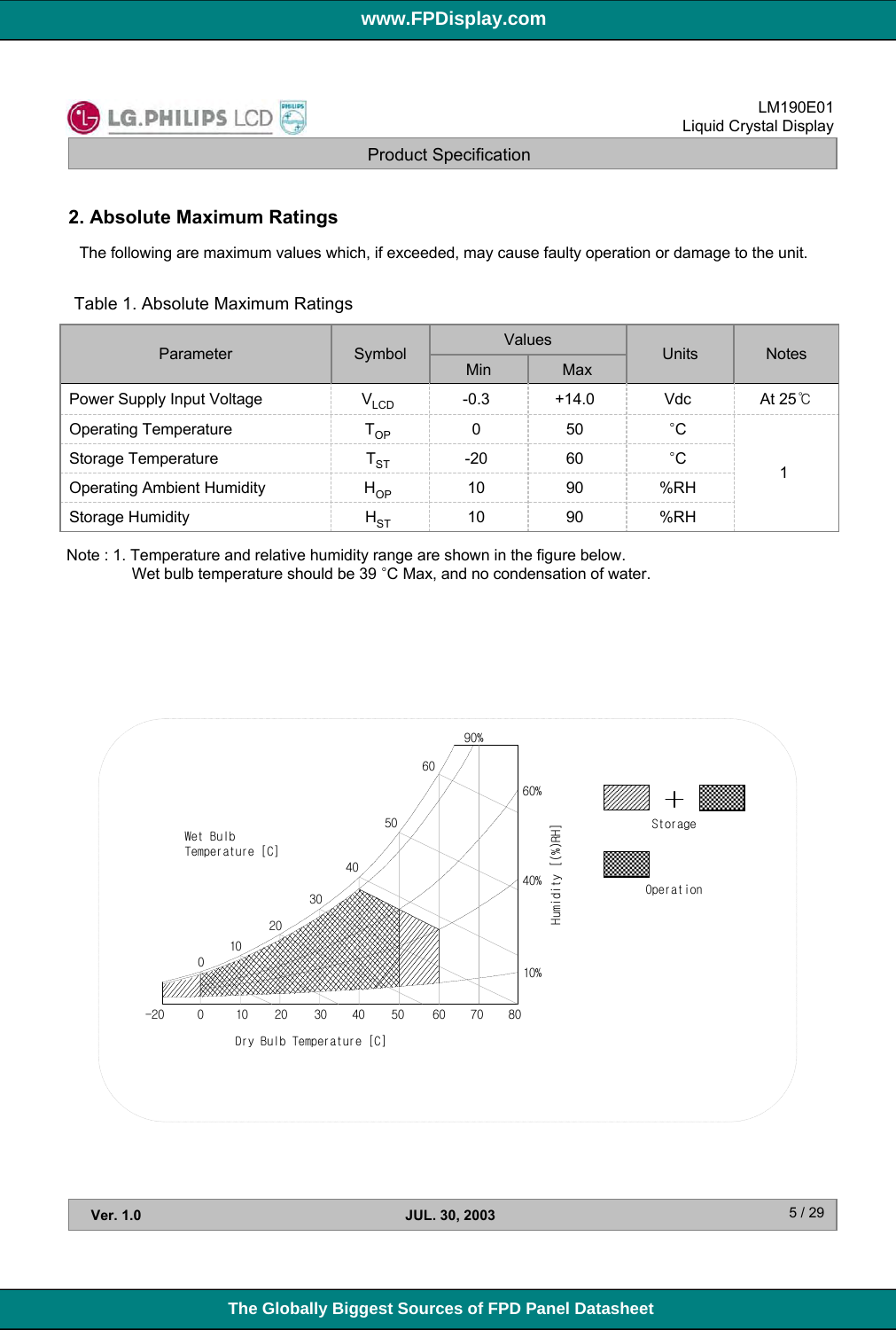

### **3. Electrical Specifications**

### **3-1. Electrical Characteristics**

It requires two power inputs. One is employed to power the LCD electronics and to drive the TFT array and liquid crystal. The second input power for the CCFL/Backlight, is typically generated by an inverter. The inverter is an external unit to the LCDs.

|  |  | Table 2 1. ELECTRICAL CHARACTERISTICS |
|--|--|---------------------------------------|
|--|--|---------------------------------------|

| Parameter                  | Symbol           | <b>Values</b> |      |      | Unit | <b>Notes</b> |
|----------------------------|------------------|---------------|------|------|------|--------------|
|                            |                  | Min<br>Тур    |      | Max  |      |              |
| MODULE:                    |                  |               |      |      |      |              |
| Power Supply Input Voltage | $V_{LCD}$        | 11.4          | 12.0 | 12.6 | Vdc  |              |
|                            |                  |               | 274  | 315  | mA   |              |
| Power Supply Input Current | <sup>I</sup> LCD |               | 360  | 468  | mA   | 2            |
| <b>Power Consumption</b>   | $P_{LCD}$        |               | 3.29 | 3.78 | Watt |              |
| Inrush current             | <b>RUSH</b>      |               |      | 3.0  | A    | 3            |

Note :

- 1. The specified current and power consumption are under the VLCD=12.0V,  $25 \pm 2^{\circ}C$ , f<sub>V</sub>=60Hz condition whereas mosaic pattern( $8 \times 6$ ) is displayed and  $f<sub>v</sub>$  is the frame frequency.
- 2. The current is specified at the maximum current pattern below
- 3. The duration of rush current is about 2ms and rising time of power Input is 1ms(min.).

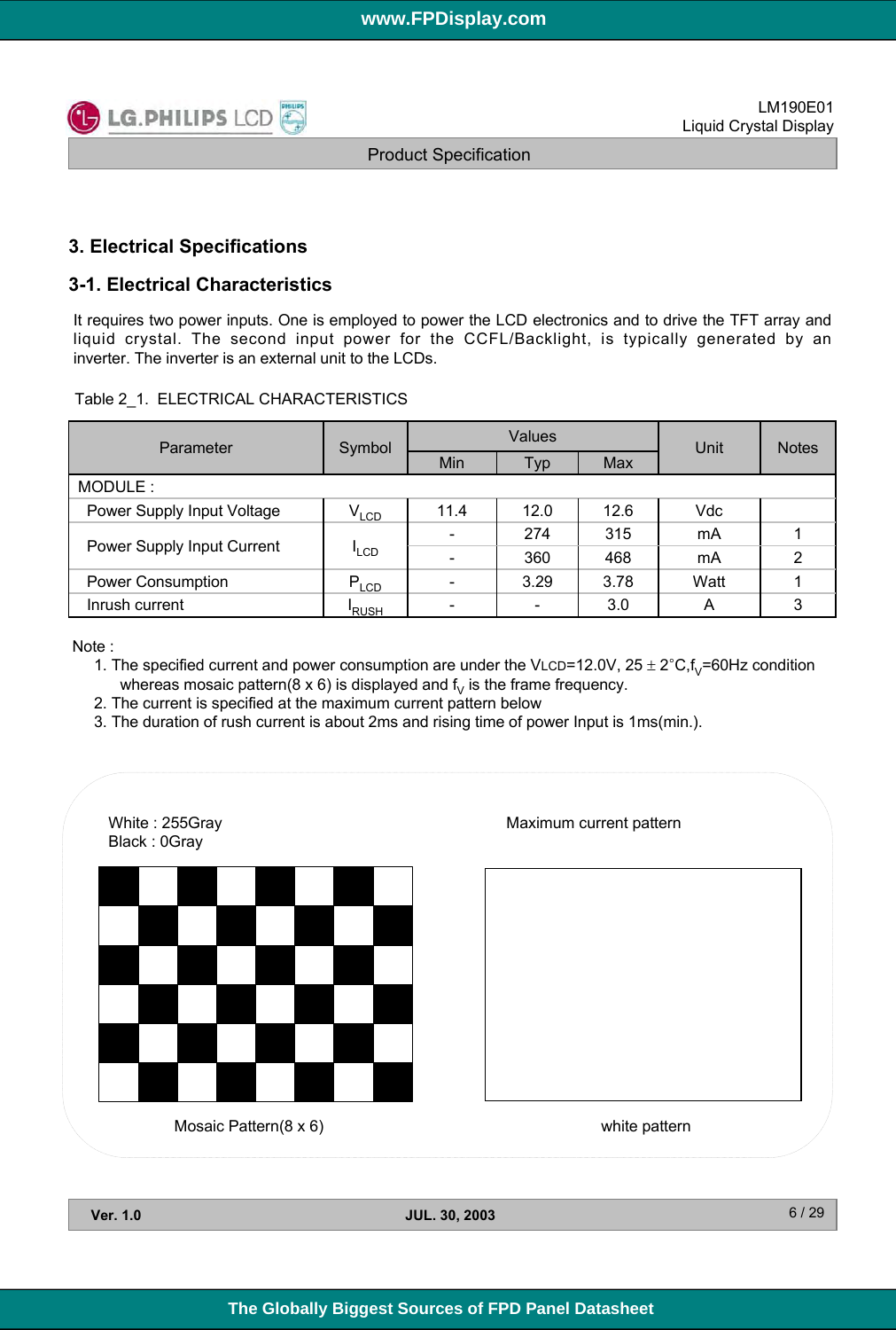

### **Table 2\_2. ELECTRICAL CHARACTERISTICS**

| Parameter                           | Symbol                     | Values     |            |          | Unit             | <b>Notes</b> |
|-------------------------------------|----------------------------|------------|------------|----------|------------------|--------------|
|                                     |                            | Min<br>Typ |            | Max      |                  |              |
| LAMP:                               |                            |            |            |          |                  |              |
| <b>Operating Voltage</b>            | $\mathsf{V}_{\mathsf{BL}}$ | 645(8.0mA) | 655(7.5mA) | 790(3mA) | $\rm V_{RMS}$    | 1, 2         |
| <b>Operating Current</b>            | <sup>I</sup> BL            | 3.0        | 7.5        | 8.0      | $mA_{RMS}$       |              |
| <b>Established Starting Voltage</b> | Vs                         |            |            |          |                  | 1, 3         |
| at 25 $^{\circ}$ C                  |                            |            |            | 1,100    | V <sub>RMS</sub> |              |
| at $0^{\circ}$ C                    |                            |            |            | 1,400    | V <sub>RMS</sub> |              |
| <b>Operating Frequency</b>          | $f_{BL}$                   | 40         | 60         | 70       | <b>kHz</b>       | 4            |
| Discharge Stabilization Time        | $T_S$                      |            |            | 3        | Min              | 1, 5         |
| <b>Power Consumption</b>            | $P_{BL}$                   |            | 19.65      | 21.62    | Watt             | 6            |
| Life Time                           |                            | 40,000     |            |          | <b>Hrs</b>       | 1, 7         |

Note : The design of the inverter must have specifications for the lamp in LCD Assembly**.**

The performance of the Lamp in LCM, for example life time or brightness, is extremely influenced by the characteristics of the DC-AC inverter. So all the parameters of an inverter should be carefully designed so as not to produce too much leakage current from high-voltage output of the inverter. When you design or order the inverter, please make sure unwanted lighting caused by the mismatch of the lamp and the inverter (no lighting, flicker, etc) never occurs. When you confirm it, the LCD– Assembly should be operated in the same condition as installed in you instrument.

- ※ Do not attach a conducting tape to lamp connecting wire. If the lamp wire attach to a conducting tape, TFT-LCD Module has a low luminance and the inverter has abnormal action. Because leakage current is occurred between lamp wire and conducting tape.
- 1. Specified values are for a single lamp.
- 2. Operating voltage is measured at  $25 \pm 2^{\circ}$ C. The variance of the voltage is  $\pm$  10%.
- 3. The voltage above  $V<sub>S</sub>$  should be applied to the lamps for more than 1 second for start-up. (Inverter open voltage must be more than lamp starting voltage.)

Otherwise, the lamps may not be turned on. The used lamp current is the lamp typical current.

- 4. Lamp frequency may produce interface with horizontal synchronous frequency and as a result this may cause beat on the display. Therefore lamp frequency shall be as away possible from the horizontal synchronous frequency and from its harmonics in order to prevent interference.
- 5. Let's define the brightness of the lamp after being lighted for 5 minutes as 100%.  $T<sub>S</sub>$  is the time required for the brightness of the center of the lamp to be not less than 95%.
- 6. The lamp power consumption shown above does not include loss of external inverter. The used lamp current is the lamp typical current.  $(P_{BL} = V_{BL} \times I_{BL} \times N_{Lamp} )$
- 7. The life is determined as the time at which brightness of the lamp is 50% compared to that of initial value at the typical lamp current on condition of continuous operating at  $25 \pm 2^{\circ}$ C.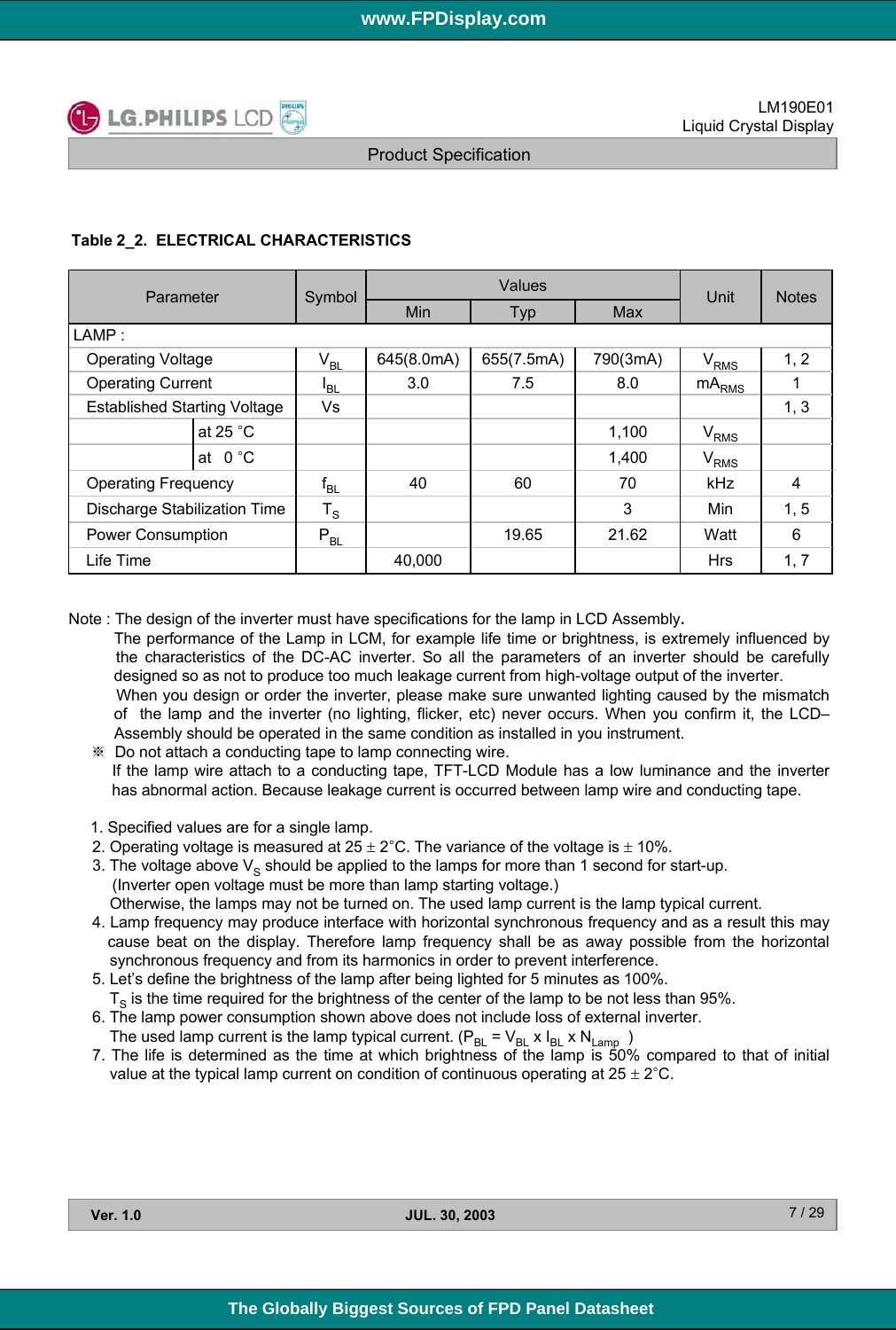

Product Specification

8. The output of the inverter must have symmetrical(negative and positive) voltage waveform and symmetrical current waveform (Unsymmetrical ratio is less than 10%). Please do not use the inverter which has unsymmetrical voltage and unsymmetrical current and spike wave.

Requirements for a system inverter design, which is intended to have a better display performance, a better power efficiency and a more reliable lamp, are following.

It shall help increase the lamp lifetime and reduce leakage current.

- a. The asymmetry rate of the inverter waveform should be less than 10%.
- b. The distortion rate of the waveform should be within  $\sqrt{2} \pm 10\%$ .
- \* Inverter output waveform had better be more similar to ideal sine wave.



\* Asymmetry rate:  
\n
$$
|I_{p} - I_{-p}| / I_{rms} \times 100\%
$$
\n\* Distortion rate  
\n
$$
I_{p} (or I_{-p}) / I_{rms}
$$

- 9. The inverter which is combined with this LCM, is highly recommended to connect coupling(ballast) condenser at the high voltage output side. When you use the inverter which has not coupling(ballast) condenser, it may cause abnormal lamp lighting because of biased mercury as time goes.
- 10.In case of edgy type back light with over 4 parallel lamps, input current and voltage wave form should be synchronized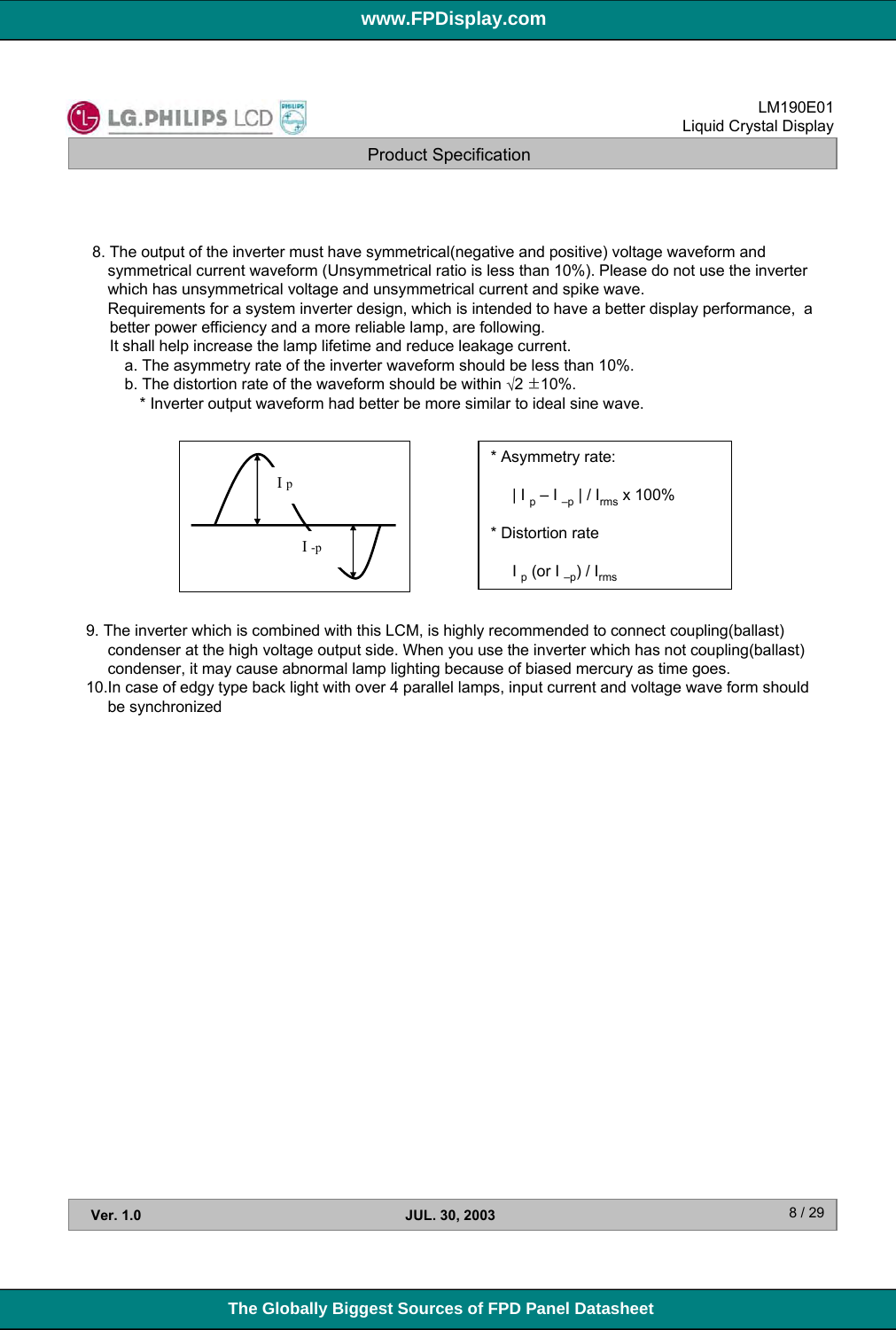

Product Specification

# **3-2. Interface Connections**

─LCD Connector(CN1) : GT101-30S-H16 (Manufactured by LGC) or Equivalent ─Mating Connector : FI-X30H (Manufactured by JAE) or Equivalent

#### **Table 3. MODULE CONNECTOR(CN1) PIN CONFIGURATION**

| Pin No                  | Symbol            | Description                               |             |
|-------------------------|-------------------|-------------------------------------------|-------------|
| 1                       | <b>FR0M</b>       | Minus signal of odd channel 0 (LVDS)      |             |
| $\boldsymbol{2}$        | FR <sub>0</sub> P | Plus signal of odd channel 0 (LVDS)       |             |
| 3                       | FR <sub>1</sub> M | Minus signal of odd channel 1 (LVDS)      |             |
| $\overline{\mathbf{4}}$ | FR <sub>1</sub> P | Plus signal of odd channel 1 (LVDS)       |             |
| 5                       | FR <sub>2M</sub>  | Minus signal of odd channel 2 (LVDS)      |             |
| $\,6$                   | FR <sub>2</sub> P | Plus signal of odd channel 2 (LVDS)       | First data  |
| $\overline{7}$          | <b>GND</b>        | Ground                                    |             |
| 8                       | <b>FCLKINM</b>    | Minus signal of odd clock channel (LVDS)  |             |
| 9                       | <b>FCLKINP</b>    | Plus signal of odd clock channel (LVDS)   |             |
| 10                      | FR <sub>3</sub> M | Minus signal of odd channel 3 (LVDS)      |             |
| 11                      | FR <sub>3</sub> P | Plus signal of odd channel 3 (LVDS)       |             |
| 12                      | <b>SROM</b>       | Minus signal of even channel 0 (LVDS)     |             |
| 13                      | <b>SR0P</b>       | Plus signal of even channel 0 (LVDS)      |             |
| 14                      | <b>GND</b>        | Ground                                    |             |
| 15                      | SR <sub>1</sub> M | Minus signal of even channel 1 (LVDS)     |             |
| 16                      | SR <sub>1</sub> P | Plus signal of even channel 1 (LVDS)      |             |
| 17                      | <b>GND</b>        | Ground                                    | Second data |
| 18                      | SR <sub>2M</sub>  | Minus signal of even channel 2 (LVDS)     |             |
| 19                      | SR <sub>2</sub> P | Plus signal of even channel 2 (LVDS)      |             |
| 20                      | <b>SCLKINM</b>    | Minus signal of even clock channel (LVDS) |             |
| 21                      | <b>SCLKINP</b>    | Plus signal of even clock channel (LVDS)  |             |
| 22                      | SR <sub>3</sub> M | Minus signal of even channel 3 (LVDS)     |             |
| 23                      | SR <sub>3</sub> P | Plus signal of even channel 3 (LVDS)      |             |
| 24                      | <b>GND</b>        | Ground                                    |             |
| 25                      | <b>NC</b>         | No Connection                             |             |
| 26                      | <b>NC</b>         | No Connection                             |             |
| 27                      | <b>NC</b>         | No Connection                             |             |
| 28                      | <b>VLCD</b>       | Power Supply +12.0V                       |             |
| 29                      | <b>VLCD</b>       | Power Supply +12.0V                       |             |
| 30                      | <b>VLCD</b>       | Power Supply +12.0V                       |             |

**Rear view of LCM**



#### Note: 1. NC: No Connection.

- 2. All GND(ground) pins should be connected together and to Vss which should also be connected to the LCD's metal frame.
- 3. All VLCD (power input) pins should be connected together.
- 4. Input Level of LVDS signal is based on the IEA 664 Standard.

| Ver. | 1.0 |
|------|-----|
|      |     |

**Ver. 1.0 JUL. 30, 2003**

9 / 29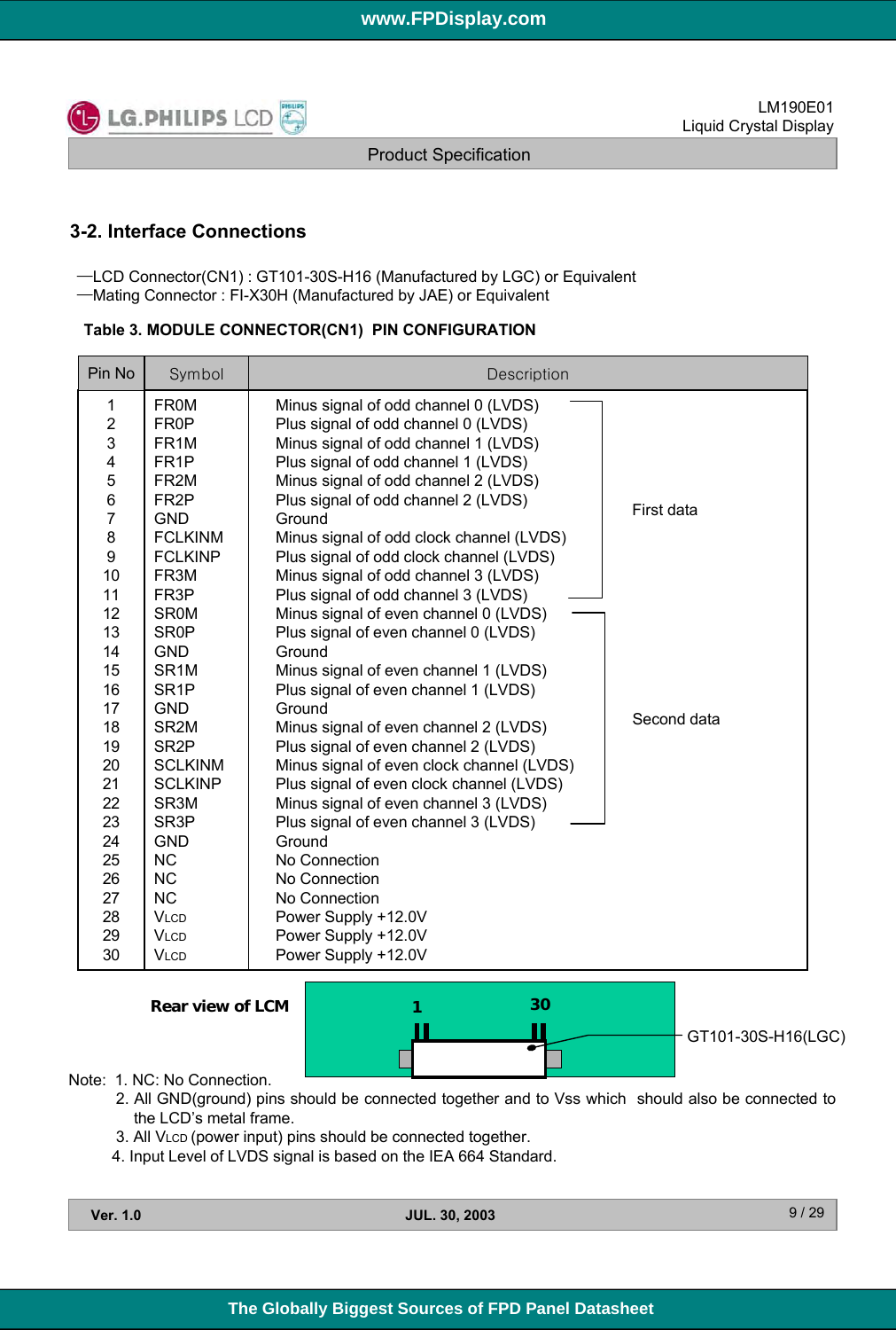

### **Table 4. REQUIRED SIGNAL ASSIGNMENT FOR Flat Link(TI:SN75LVDS83) Transmitter**

| Pin#           | <b>Pin Name</b> | <b>Require Signal</b>      | Pin# | <b>Pin Name</b>  | <b>Require Signal</b>                    |
|----------------|-----------------|----------------------------|------|------------------|------------------------------------------|
| $\mathbf{1}$   | <b>Vcc</b>      | Power Supply for TTL Input | 29   | <b>GND</b>       | Ground pin for TTL                       |
| $\overline{2}$ | D <sub>5</sub>  | TTL Input (R7)             | 30   | D <sub>26</sub>  | TTL Input (DE)                           |
| 3              | D <sub>6</sub>  | TTL Input (R5)             | 31   | $TX$ CLKIN       | TTL Level clock Input                    |
| 4              | D7              | TTL Input (G0)             | 32   | PWR DWN          | Power Down Input                         |
| 5              | <b>GND</b>      | Ground pin for TTL         | 33   | PLL GND          | Ground pin for PLL                       |
| 6              | D <sub>8</sub>  | TTL Input (G1)             | 34   | PLL Vcc          | Power Supply for PLL                     |
| $\overline{7}$ | D <sub>9</sub>  | TTL Input (G2)             | 35   | PLL GND          | Ground pin for PLL                       |
| 8              | D <sub>10</sub> | TTL Input (G6)             | 36   | <b>LVDS GND</b>  | Ground pin for LVDS                      |
| 9              | <b>Vcc</b>      | Power Supply for TTL Input | 37   | $TxOUT3 +$       | Positive LVDS differential data output 3 |
| $10$           | D11             | TTL Input (G7)             | 38   | $TxOUT3 -$       | Negative LVDS differential data output 3 |
| 11             | D12             | TTL Input (G3)             | 39   | $T_X$ CLKOUT +   | Positive LVDS differential clock output  |
| 12             | D <sub>13</sub> | TTL Input (G4)             | 40   | $T_X$ CLKOUT $-$ | Negative LVDS differential clock output  |
| 13             | <b>GND</b>      | Ground pin for TTL         | 41   | $T_X$ OUT2+      | Positive LVDS differential data output 2 |
| 14             | D14             | TTL Input (G5)             | 42   | $T_x$ OUT2 -     | Negative LVDS differential data output 2 |
| 15             | D <sub>15</sub> | TTL Input (B0)             | 43   | <b>LVDS GND</b>  | Ground pin for LVDS                      |
| 16             | D <sub>16</sub> | TTL Input (B6)             | 44   | <b>LVDS Vcc</b>  | Power Supply for LVDS                    |
| 17             | <b>Vcc</b>      | Power Supply for TTL Input | 45   | $T_X$ OUT1+      | Positive LVDS differential data output 1 |
| 18             | D17             | TTL Input (B7)             | 46   | $T_X$ OUT1 -     | Negative LVDS differential data output 1 |
| 19             | D18             | TTL Input (B1)             | 47   | $T_X$ OUT0+      | Positive LVDS differential data output 0 |
| 20             | D <sub>19</sub> | TTL Input (B2)             | 48   | $T_X$ OUT0-      | Negative LVDS differential data output 0 |
| 21             | <b>GND</b>      | Ground pin for TTL Input   | 49   | <b>LVDS GND</b>  | Ground pin for LVDS                      |
| 22             | D <sub>20</sub> | TTL Input (B3)             | 50   | D <sub>27</sub>  | TTL Input (R6)                           |
| 23             | D <sub>21</sub> | TTL Input (B4)             | 51   | D <sub>0</sub>   | TTL Input (R0)                           |
| 24             | D <sub>22</sub> | TTL Input (B5)             | 52   | D <sub>1</sub>   | TTL Input (R1)                           |
| 25             | D <sub>23</sub> | TTL Input (RSVD)           | 53   | GND              | Ground pin for TTL                       |
| 26             | Vcc             | Power Supply for TTL Input | 54   | D <sub>2</sub>   | TTL Input (R2)                           |
| 27             | D <sub>24</sub> | TTL Input (HSYNC)          | 55   | D <sub>3</sub>   | TTL Input (R3)                           |
| 28             | D <sub>25</sub> | TTL Input (VSYNC)          | 56   | D4               | TTL Input (R4)                           |

Notes : Refer to LVDS Transmitter Data Sheet for detail descriptions.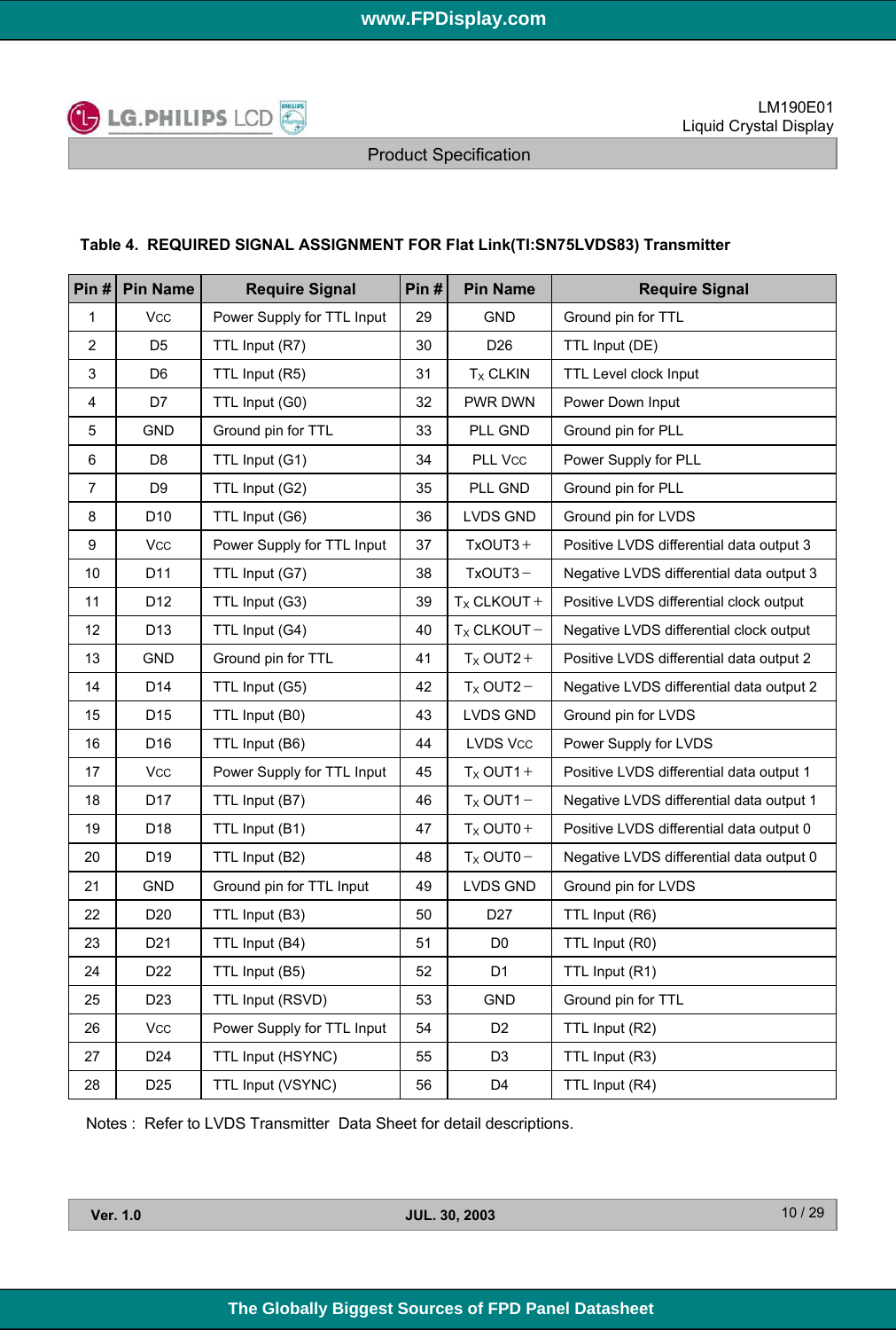

### **Table 5. BACKLIGHT CONNECTOR PIN CONFIGURATION(CN2,CN3,CN4,CN5)**

The backlight interface connector is a model 1674817-1(CN2/CN3/CN4/CN5) manufactured by AMP. The mating connector part number are SM02B-BHSS-1-TB(2pin) or equivalent. The pin configuration for the connector is shown in the table below.

| No.             | Pin. | Symbol    | <b>Description</b>                                    | <b>Notes</b> |
|-----------------|------|-----------|-------------------------------------------------------|--------------|
| CN <sub>2</sub> |      | HV        | Power supply for lamp 1(High voltage side) - Gray     |              |
|                 |      | LV        | Power supply for lamp 1(Low voltage side) - Black     |              |
| CN <sub>3</sub> |      | HV        | Power supply for lamp 2(High voltage side) - Sky Blue |              |
|                 | 2    | LV        | Power supply for lamp 2(Low voltage side) - Blue      | າ            |
| CN <sub>4</sub> |      | <b>HV</b> | Power supply for lamp 3(High voltage side) - Gray     |              |
|                 | 2    | LV        | Power supply for lamp 3(Low voltage side) - Black     |              |
| CN <sub>5</sub> |      | HV        | Power supply for lamp 4(High voltage side) - Sky Blue |              |
|                 |      | LV        | Power supply for lamp 4(Low voltage side) - Blue      | 2            |

Notes: 1. The high voltage power terminal is colored gray, sky blue. 2. The low voltage pin color is black, blue.

### <BACKLIGHT CONNECTOR DIAGRAM>

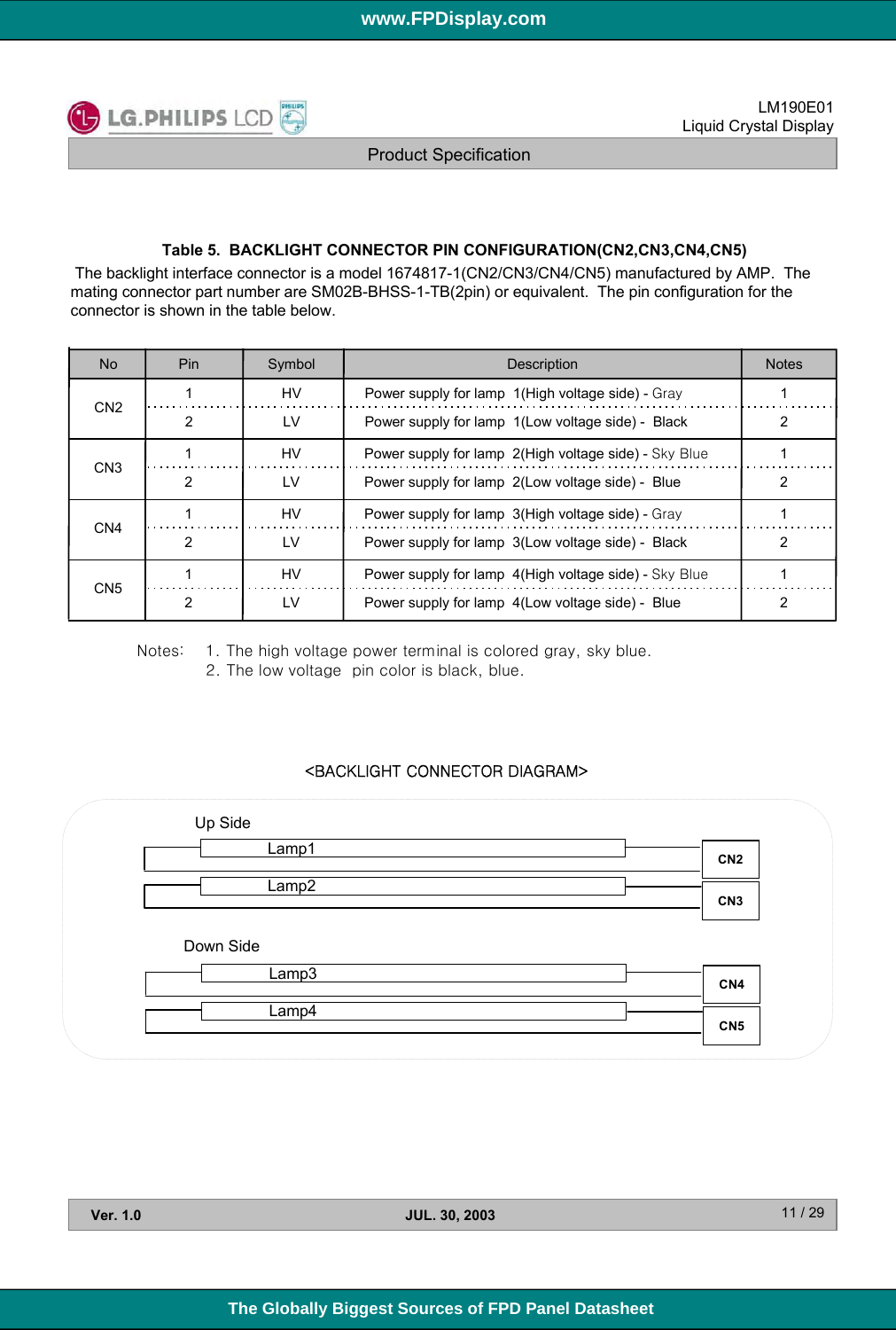

# **3-3. Signal Timing Specifications**

This is the signal timing required at the input of the User connector. All of the interface signal timing should be satisfied with the following specifications for it's proper operation.

| <b>ITEM</b>      | <b>Symbol</b>                 |                                  | Min            | <b>Typ</b>               | <b>Max</b>               | <b>Unit</b> | <b>Note</b> |
|------------------|-------------------------------|----------------------------------|----------------|--------------------------|--------------------------|-------------|-------------|
|                  | Period                        | $\mathfrak{t}_{\texttt{CLK}}$    | 23.65          | 18.52                    | 14.82                    | ns          |             |
| <b>DCLK</b>      | Frequency                     |                                  | 42.3           | 54.0                     | 67.5                     | <b>MHz</b>  |             |
|                  | Period                        | $t_{HP}$                         | 664            | 844                      | 1024                     | $t_{CLK}$   |             |
| Hsync            | Frequency                     | $f_H$                            | 50.10          | 63.98                    | 79.95                    | <b>KHz</b>  |             |
|                  | Width                         | $\mathfrak{t}_{\mathsf{WH}}$     | 8              | 56                       | $\overline{\phantom{a}}$ | $t_{CLK}$   |             |
|                  | Period                        | $t_{VP}$                         | 1034           | 1066                     | 1098                     | $t_{HP}$    |             |
| Vsync            | Frequency                     | $f_V$                            | 47             | 60                       | 75                       | Hz          |             |
|                  | Width                         | $t_{\text{wV}}$                  | $\overline{2}$ | 3                        | $\overline{\phantom{a}}$ | $t_{HP}$    |             |
|                  | Horizontal Valid              | $t_{HV}$                         | 640            | 640                      | 640                      |             |             |
|                  | Horizontal Back Porch         | $\mathfrak{t}_{\texttt{HBP}}$    | 8              | 124                      | $\overline{\phantom{a}}$ |             |             |
|                  | <b>Horizontal Front Porch</b> | $t_{\scriptscriptstyle \sf HFP}$ | 8              | 24                       | $\overline{\phantom{a}}$ | $t_{CLK}$   |             |
| <b>DE</b>        | <b>Horizontal Blank</b>       | $\blacksquare$                   | 24             | $\overline{\phantom{0}}$ | $t_{HP} - t_{HV}$        |             |             |
| (Data<br>Enable) | <b>Vertical Valid</b>         | $t_{VV}$                         | 1024           | 1024                     | 1024                     |             |             |
|                  | <b>Vertical Back Porch</b>    | $\mathfrak{t}_{\mathsf{VBP}}$    | $\mathbf{1}$   | 38                       | $\overline{\phantom{a}}$ |             |             |
|                  | Vertical Front Porch          | $\mathfrak{t}_{\mathsf{VFP}}$    | 1              | $\mathbf{1}$             |                          | $t_{HP}$    |             |
|                  | <b>Vertical Blank</b>         | $\qquad \qquad \blacksquare$     | 10             | $\overline{\phantom{a}}$ | $t_{VP}$ - $t_{VV}$      |             |             |

### **Table 6. Timing Table**

#### **Note**:

Hsync period and Hsync width-active should be even number times of tcLK.

If the value is odd number times of tcLK, display control signal can be asynchronous.

In order to operate this LCM a Hsync, Vsync and DE (Data Enable) signals should be used.

- 1. The performance of the electro-optical characteristics may be influenced by variance of the vertical refresh rates.
- 2. Vsync, Hsync should be keep the above specification.
- 3. Hsync Period, Hsync Width and Horizontal Back Porch should be any times of a character number (8).

| Ver. | 1.0 |
|------|-----|
|      |     |

**Ver. 1.0 JUL. 30, 2003**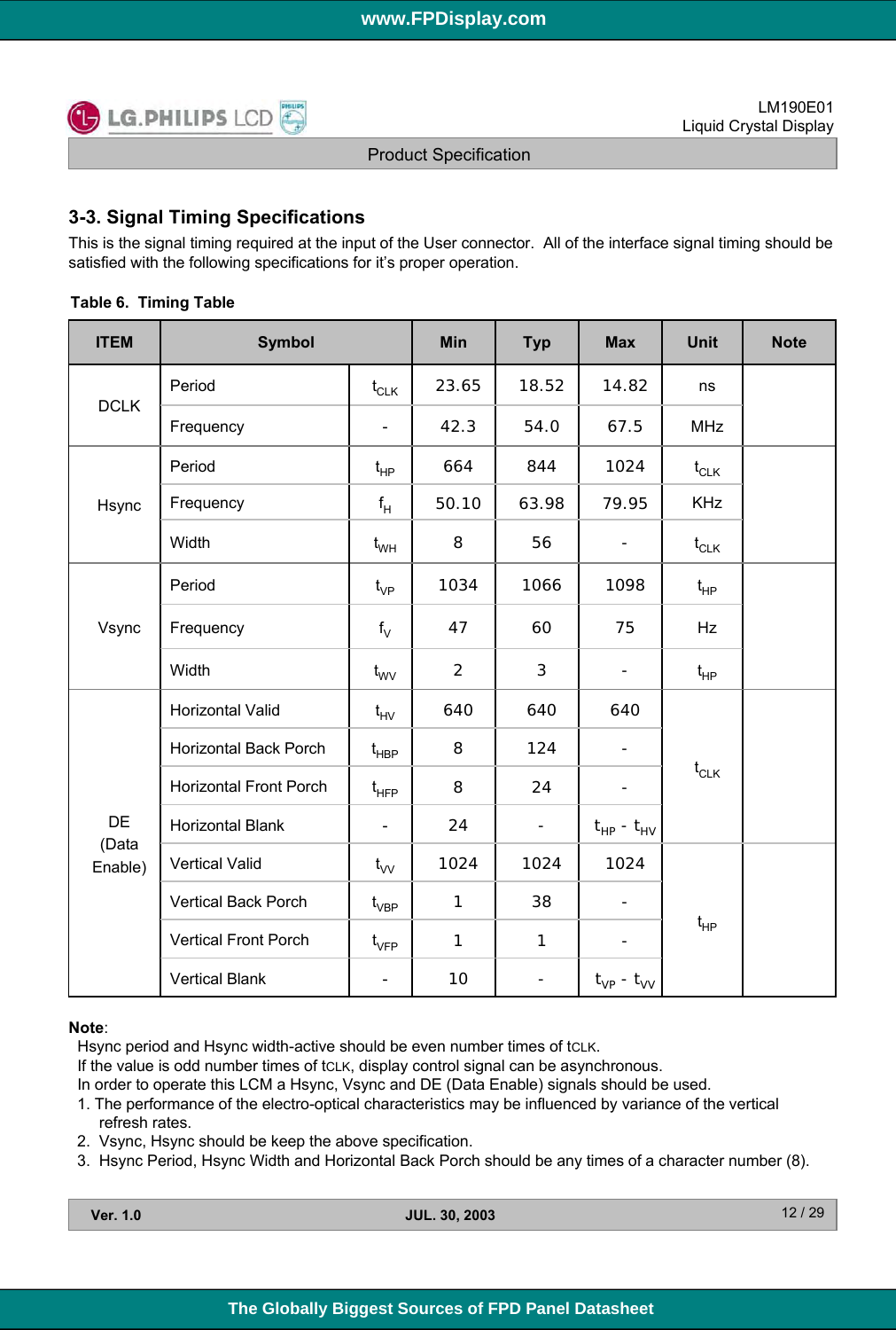

# **3-4. Signal Timing Waveforms**



| $\cdot$ v | JUL. JU, ZUUJ |
|-----------|---------------|
|           |               |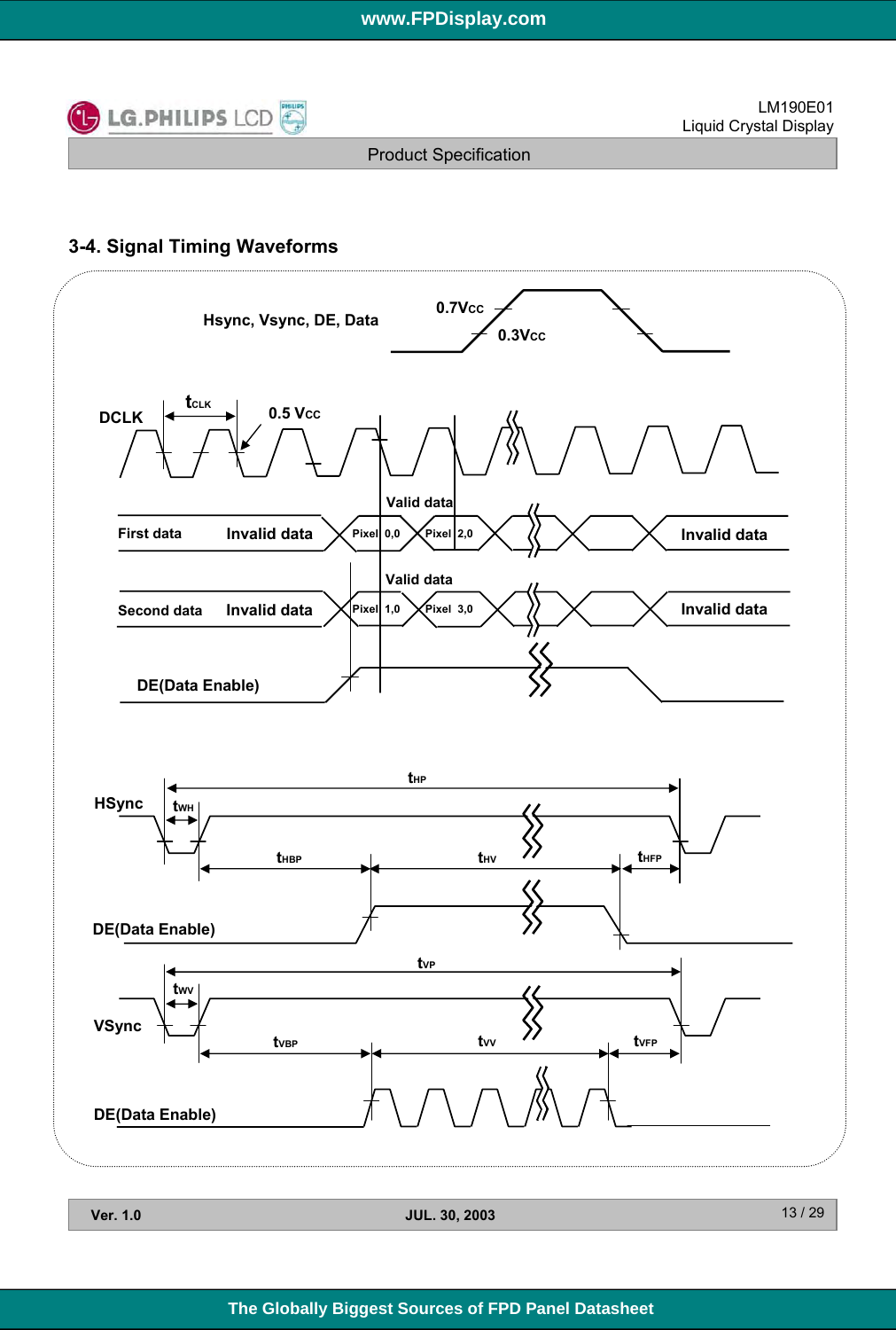

### **3-5. Color Input Data Reference**

The brightness of each primary color (red,green and blue) is based on the 8-bit gray scale data input for the color ; the higher the binary input, the brighter the color. The table below provides a reference for color versus data input.

### Table 9. COLOR DATA REFERENCE

|                       |                                                                                     |                                 |                                      |                                 |                            |                                 |                                 |                                 |                                 |                                 |                                 | <b>Input Color Data</b>         |                                 |                                 |                                 |                                      |                                 |                                           |                                                     |                                                                     |                                 |                                 |                                 |                                 |                                           |
|-----------------------|-------------------------------------------------------------------------------------|---------------------------------|--------------------------------------|---------------------------------|----------------------------|---------------------------------|---------------------------------|---------------------------------|---------------------------------|---------------------------------|---------------------------------|---------------------------------|---------------------------------|---------------------------------|---------------------------------|--------------------------------------|---------------------------------|-------------------------------------------|-----------------------------------------------------|---------------------------------------------------------------------|---------------------------------|---------------------------------|---------------------------------|---------------------------------|-------------------------------------------|
| Color                 |                                                                                     |                                 |                                      |                                 | Red                        |                                 |                                 |                                 |                                 |                                 |                                 |                                 | Green                           |                                 |                                 |                                      |                                 | <b>Blue</b><br><b>MSB</b><br><b>LSB</b>   |                                                     |                                                                     |                                 |                                 |                                 |                                 |                                           |
|                       |                                                                                     | <b>MSB</b>                      | R7 R6 R5                             |                                 |                            |                                 |                                 |                                 | <b>LSB</b>                      | <b>MSB</b>                      |                                 |                                 |                                 |                                 |                                 |                                      | <b>LSB</b>                      |                                           |                                                     |                                                                     |                                 |                                 |                                 |                                 |                                           |
|                       | <b>Black</b>                                                                        | 0                               | 0                                    | 0                               | 0                          | 0                               | 0                               | $\mathbf 0$                     | 0                               | 0                               | 0                               | 0                               | $\mathbf 0$                     | 0                               | 0                               | 0                                    | 0                               | $\mathbf 0$                               | $\mathbf 0$                                         | R4 R3 R2 R1 R0 G7 G6 G5 G4 G3 G2 G1 G0 B7 B6 B5 B4 B3 B2 B1 B0<br>0 | 0                               | 0                               | 0                               | 0                               | $\mathbf 0$                               |
| <b>Basic</b><br>Color | Red (255)<br>Green (255)<br><b>Blue (255)</b><br>Cyan<br>Magenta<br>Yellow<br>White | 1<br>0<br>0<br>0<br>1<br>1<br>1 | 1<br>0<br>0<br>0<br>1<br>1<br>1      | 1<br>0<br>0<br>0<br>1<br>1<br>1 | 1<br>0<br>0<br>0<br>1<br>1 | 1<br>0<br>0<br>0<br>1<br>1<br>1 | 1<br>0<br>0<br>0<br>1<br>1<br>1 | 1<br>0<br>0<br>0<br>1<br>1<br>1 | 1<br>0<br>0<br>0<br>1<br>1<br>1 | 0<br>1<br>0<br>1<br>0<br>1<br>1 | 0<br>1<br>0<br>1<br>0<br>1<br>1 | 0<br>1<br>0<br>1<br>0<br>1<br>1 | 0<br>1<br>0<br>1<br>0<br>1<br>1 | 0<br>1<br>0<br>1<br>0<br>1<br>1 | 0<br>1<br>0<br>1<br>0<br>1<br>1 | 0<br>1<br>0<br>1<br>0<br>1<br>1      | 0<br>1<br>0<br>1<br>0<br>1<br>1 | 0<br>$\mathbf 0$<br>1<br>1<br>1<br>0<br>1 | $\mathbf 0$<br>$\mathbf 0$<br>1<br>1<br>1<br>0<br>1 | 0<br>0<br>1<br>1<br>1<br>0<br>1                                     | 0<br>0<br>1<br>1<br>1<br>0<br>1 | 0<br>0<br>1<br>1<br>1<br>0<br>1 | 0<br>0<br>1<br>1<br>1<br>0<br>1 | 0<br>0<br>1<br>1<br>1<br>0<br>1 | 0<br>$\mathbf 0$<br>1<br>1<br>1<br>0<br>1 |
| Red                   | Red(000)<br>Dark<br>Red(001)<br>Red(002)                                            | 0<br>0<br>0                     | 0<br>0<br>0                          | 0<br>0<br>0                     | 0<br>0<br>0                | 0<br>0<br>0                     | 0<br>0<br>0                     | $\mathbf 0$<br>0<br>1           | $\mathbf 0$<br>1<br>0<br>-      | 0<br>0<br>0                     | 0<br>0<br>0                     | $\mathbf 0$<br>0<br>0           | 0<br>0<br>$\mathbf 0$           | 0<br>0<br>0                     | 0<br>0<br>0                     | $\mathbf 0$<br>0<br>0<br>—           | 0<br>0<br>0                     | $\mathbf 0$<br>0<br>0                     | $\mathbf 0$<br>$\mathbf 0$<br>$\mathbf 0$           | 0<br>0<br>0                                                         | 0<br>0<br>0                     | 0<br>0<br>0                     | 0<br>0<br>0                     | 0<br>0<br>0                     | 0<br>0<br>0                               |
|                       | Red(253)<br>Red(254)<br>Red(255)<br><b>Bright</b>                                   | 1<br>1<br>1                     | 1<br>1<br>1                          | 1<br>1<br>1                     | 1<br>1<br>1                | 1<br>1<br>1                     | 1<br>1<br>1                     | $\mathbf 0$<br>1<br>1           | 1<br>0<br>1                     | 0<br>0<br>0                     | 0<br>0<br>0                     | 0<br>0<br>0                     | $\mathbf 0$<br>0<br>0           | 0<br>0<br>0                     | 0<br>0<br>$\mathbf 0$           | $\mathbf 0$<br>0<br>0                | 0<br>0<br>0                     | $\mathbf 0$<br>0<br>0                     | $\mathbf 0$<br>$\mathbf 0$<br>$\mathbf 0$           | 0<br>0<br>0                                                         | 0<br>0<br>0                     | 0<br>0<br>0                     | 0<br>0<br>0                     | 0<br>0<br>0                     | 0<br>0<br>0                               |
|                       | Green(000)<br>Dark<br>Green(001)<br>Green(002)                                      | $\mathbf 0$<br>0<br>0           | $\mathbf 0$<br>0<br>0                | 0<br>0<br>0                     | 0<br>0<br>0                | 0<br>0<br>0                     | 0<br>0<br>0                     | 0<br>0<br>0                     | $\mathbf 0$<br>0<br>0           | 0<br>0<br>0                     | 0<br>0<br>0                     | $\mathbf 0$<br>0<br>0           | $\mathbf 0$<br>0<br>0           | 0<br>0<br>0                     | 0<br>0<br>0                     | $\mathbf 0$<br>0<br>1                | 0<br>1<br>0                     | $\mathbf 0$<br>0<br>0                     | $\mathbf 0$<br>$\mathbf 0$<br>0                     | 0<br>0<br>0                                                         | 0<br>0<br>0                     | 0<br>0<br>0                     | 0<br>0<br>0                     | 0<br>0<br>0                     | 0<br>0<br>0                               |
| Green                 | Green(253)<br>Green(254)<br>Green(255) Bright                                       | $\mathbf 0$<br>0<br>0           | 0<br>0<br>0                          | 0<br>0<br>0                     | 0<br>0<br>0                | 0<br>0<br>0                     | 0<br>0<br>0                     | $\mathbf 0$<br>0<br>$\mathbf 0$ | 0<br>0<br>$\mathbf 0$           | 1<br>1<br>1                     | 1<br>1<br>1                     | 1<br>1<br>1                     | 1<br>1<br>1                     | 1<br>1<br>1                     | 1<br>1<br>1                     | —<br>0<br>1<br>1                     | 1<br>0<br>1                     | 0<br>0<br>$\mathbf 0$                     | $\mathbf 0$<br>0<br>$\mathbf 0$                     | 0<br>0<br>0                                                         | 0<br>0<br>0                     | 0<br>0<br>0                     | 0<br>0<br>0                     | 0<br>0<br>0                     | 0<br>0<br>$\mathbf 0$                     |
| <b>Blue</b>           | <b>Blue(000)</b><br>Dark<br>Blue(001)<br><b>Blue(002)</b><br><b>Blue(253)</b>       | 0<br>0<br>0<br>$\mathbf 0$      | 0<br>0<br>0<br>$\mathbf 0$           | 0<br>0<br>0<br>$\mathbf 0$      | 0<br>0<br>0<br>$\mathbf 0$ | 0<br>0<br>0<br>$\mathbf 0$      | 0<br>0<br>0<br>0                | 0<br>0<br>0<br>$\pmb{0}$        | 0<br>0<br>0<br>$\pmb{0}$        | 0<br>0<br>0<br>$\mathbf{0}$     | 0<br>0<br>0<br>$\mathbf 0$      | 0<br>0<br>0<br>$\mathbf 0$      | 0<br>0<br>0<br>$\mathbf 0$      | 0<br>0<br>0<br>$\mathbf 0$      | 0<br>0<br>0<br>$\mathbf 0$      | 0<br>0<br>$\mathbf 0$<br>$\mathbf 0$ | 0<br>0<br>0<br>$\mathbf{0}$     | $\mathbf 0$<br>0<br>0<br>$\mathbf{1}$     | $\mathbf 0$<br>0<br>0<br>$\mathbf 1$                | 0<br>0<br>0<br>1                                                    | 0<br>0<br>0<br>1                | 0<br>0<br>0<br>1                | 0<br>0<br>0<br>$\mathbf{1}$     | 0<br>0<br>$\mathbf 0$           | 0<br>1<br>0<br>1                          |
|                       | <b>Blue(254)</b><br><b>Blue(255)</b><br><b>Bright</b>                               | $\mathbf 0$<br>$\pmb{0}$        | $\boldsymbol{0}$<br>$\boldsymbol{0}$ | 0<br>$\mathbf 0$                | $\pmb{0}$<br>$\mathbf 0$   | $\mathbf 0$<br>$\mathbf 0$      | 0<br>0                          | 0<br>$\mathbf 0$                | 0<br>$\mathbf 0$                | 0<br>0                          | 0<br>$\pmb{0}$                  | $\mathbf 0$<br>$\mathbf 0$      | $\mathbf 0$<br>$\mathbf 0$      | 0<br>0                          | $\mathbf 0$<br>$\mathbf 0$      | 0<br>$\mathbf 0$                     | $\mathbf{0}$<br>$\mathbf{0}$    | $\mathbf{1}$<br>$\mathbf{1}$              | 1<br>1                                              | 1<br>1                                                              | 1<br>1                          | 1<br>1                          | 1<br>1                          | 1<br>1                          | 0<br>$\mathbf{1}$                         |

**Ver. 1.0 JUL. 30, 2003**

14 / 29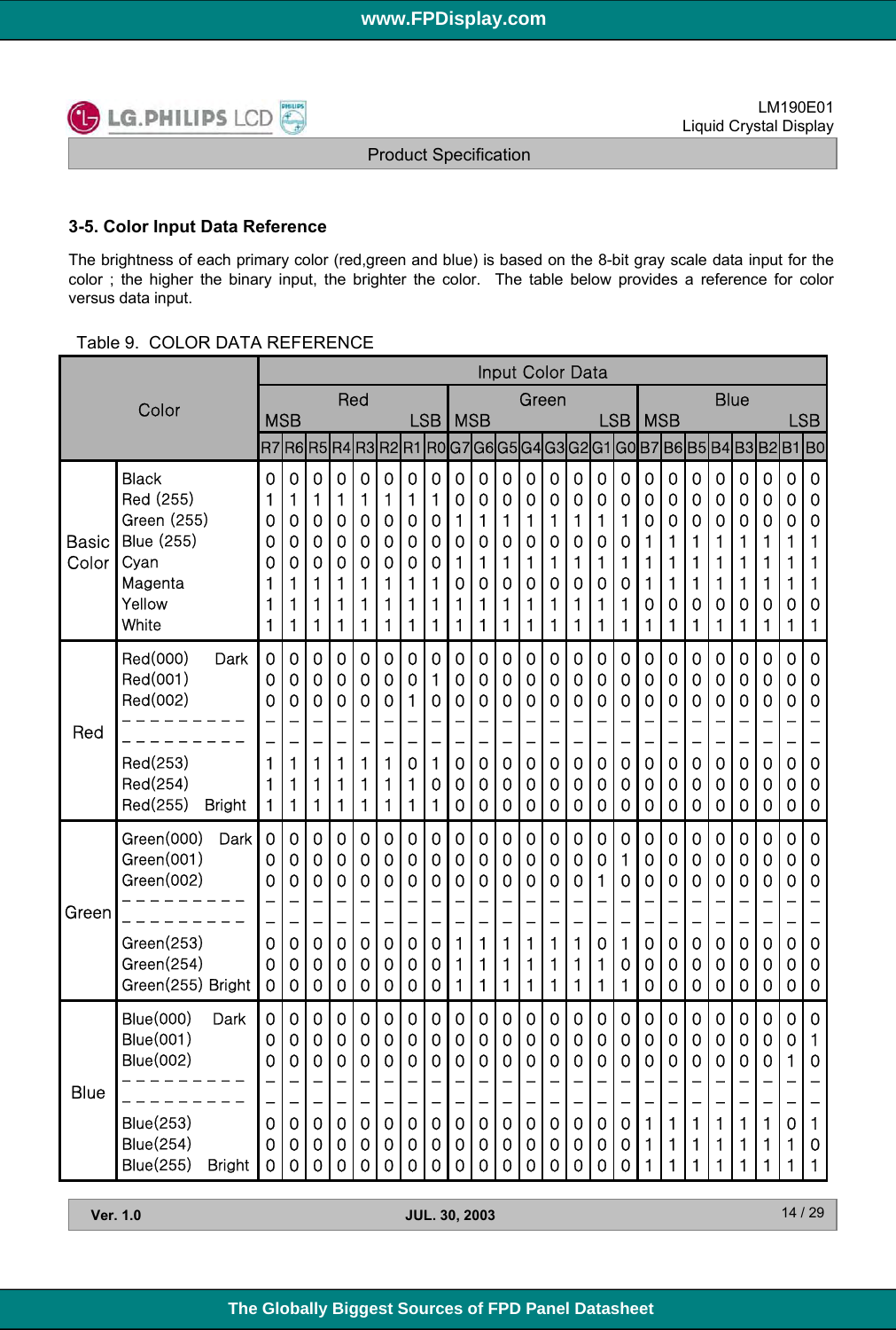

# **3-6. Power Sequence**



#### **Table 8. POWER SEQUENCE**

| Parameter      |                          | Units                    |     |    |
|----------------|--------------------------|--------------------------|-----|----|
|                | Min                      | Typ                      | Max |    |
| T <sub>1</sub> |                          |                          | 10  | ms |
| T <sub>2</sub> | 0.5                      | -                        | 50  | ms |
| T <sub>3</sub> | 200                      | $\overline{\phantom{a}}$ | ۰   | ms |
| T <sub>4</sub> | 200                      | $\overline{\phantom{a}}$ | -   | ms |
| T <sub>5</sub> | 0.5                      | $\overline{\phantom{a}}$ | 50  | ms |
| T <sub>6</sub> | $\overline{\phantom{a}}$ | -                        | 100 | ms |
| T7             |                          | $\overline{\phantom{a}}$ | -   | ms |

Notes : 1. Please avoid floating state of interface signal at invalid period.

2. When the interface signal is invalid, be sure to pull down the power supply for LCD  $V_{\text{LCD}}$  to 0V.

3. Lamp power must be turn on after power supply for LCD an interface signal are valid.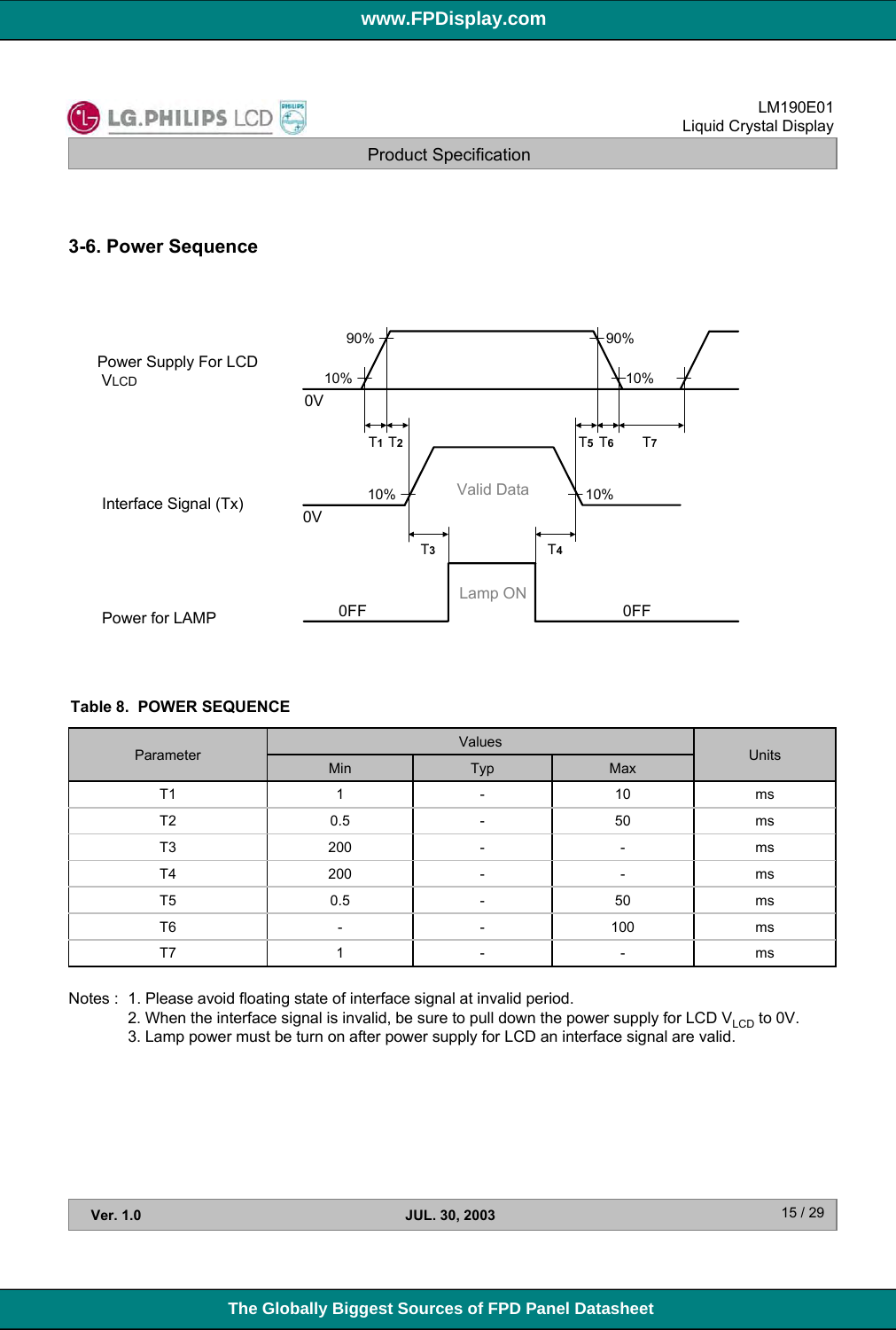

# **4. Optical Specification**

Optical characteristics are determined after the unit has been 'ON' for 30 minutes in a dark environment at 25°C. The values specified are at an approximate distance 50cm from the LCD surface at a viewing angle of  $Φ$  and  $θ$  equal to 0 °.

FIG. 1 presents additional information concerning the measurement equipment and method.



**FIG. 1 Optical Characteristic Measurement Equipment and Method**

### Table 9. OPTICAL CHARACTERISTICS Ta= 25°C, V<sub>LCD</sub>=12.0V, fv=60HzDclk=54MHz, lBL=7.5mA

|                              |  |                                   |                |        |                          | Values |            |                   |                |
|------------------------------|--|-----------------------------------|----------------|--------|--------------------------|--------|------------|-------------------|----------------|
| Parameter                    |  |                                   |                | Symbol |                          | Typ    | <b>Max</b> | <b>Units</b>      | <b>Notes</b>   |
| <b>Contrast Ratio</b>        |  |                                   | CR.            |        | 250                      | 400    | -          |                   | 1              |
| Surface Luminance, white     |  |                                   | $L_{WH}$       |        | 200                      | 250    |            | cd/m <sup>2</sup> | $\overline{2}$ |
| Luminance Variation          |  |                                   | $\delta$ white | 5P     |                          |        | 1.25       |                   | 3              |
|                              |  | <b>Rise Time</b>                  | $Tr_R$         |        | $\overline{\phantom{a}}$ | 12     | 20         | ms                | 4              |
| Response Time                |  | Decay Time                        | $Tr_D$         |        | $\overline{\phantom{a}}$ | 13     | 20         | ms                | 4              |
|                              |  |                                   | Rx             |        |                          | 0.640  |            |                   |                |
|                              |  | <b>RED</b>                        | <b>Ry</b>      |        |                          | 0.344  |            |                   |                |
|                              |  | <b>GREEN</b>                      | Gx             |        |                          | 0.299  |            |                   |                |
| <b>Color Coordinates</b>     |  |                                   | Gy<br>Bx       |        | Typ                      | 0.602  | Typ        |                   |                |
| [CIE1931]                    |  |                                   |                |        | $-0.03$                  | 0.145  | $+0.03$    |                   |                |
|                              |  | <b>BLUE</b>                       | By             |        |                          | 0.074  |            |                   |                |
|                              |  | <b>WHITE</b>                      | <b>Wx</b>      |        |                          | 0.313  |            |                   |                |
|                              |  |                                   | Wy             |        |                          | 0.329  |            |                   |                |
| Viewing Angle (CR>10)        |  |                                   |                |        |                          |        |            |                   |                |
| x axis, right( $\phi$ =0°)   |  | $\theta$ r                        |                | 85     | 88                       |        | degree     | 5                 |                |
| x axis, left ( $\phi$ =180°) |  | $\theta$                          |                | 85     | 88                       |        |            |                   |                |
|                              |  | y axis, up $(\phi = 90^\circ)$    | $\theta$ u     |        | 85                       | 88     |            |                   |                |
|                              |  | y axis, down $(\phi = 270^\circ)$ | $\theta$ d     |        | 85                       | 88     |            |                   |                |
| <b>Gray Scale</b>            |  |                                   |                |        |                          | ۰      |            |                   | 6              |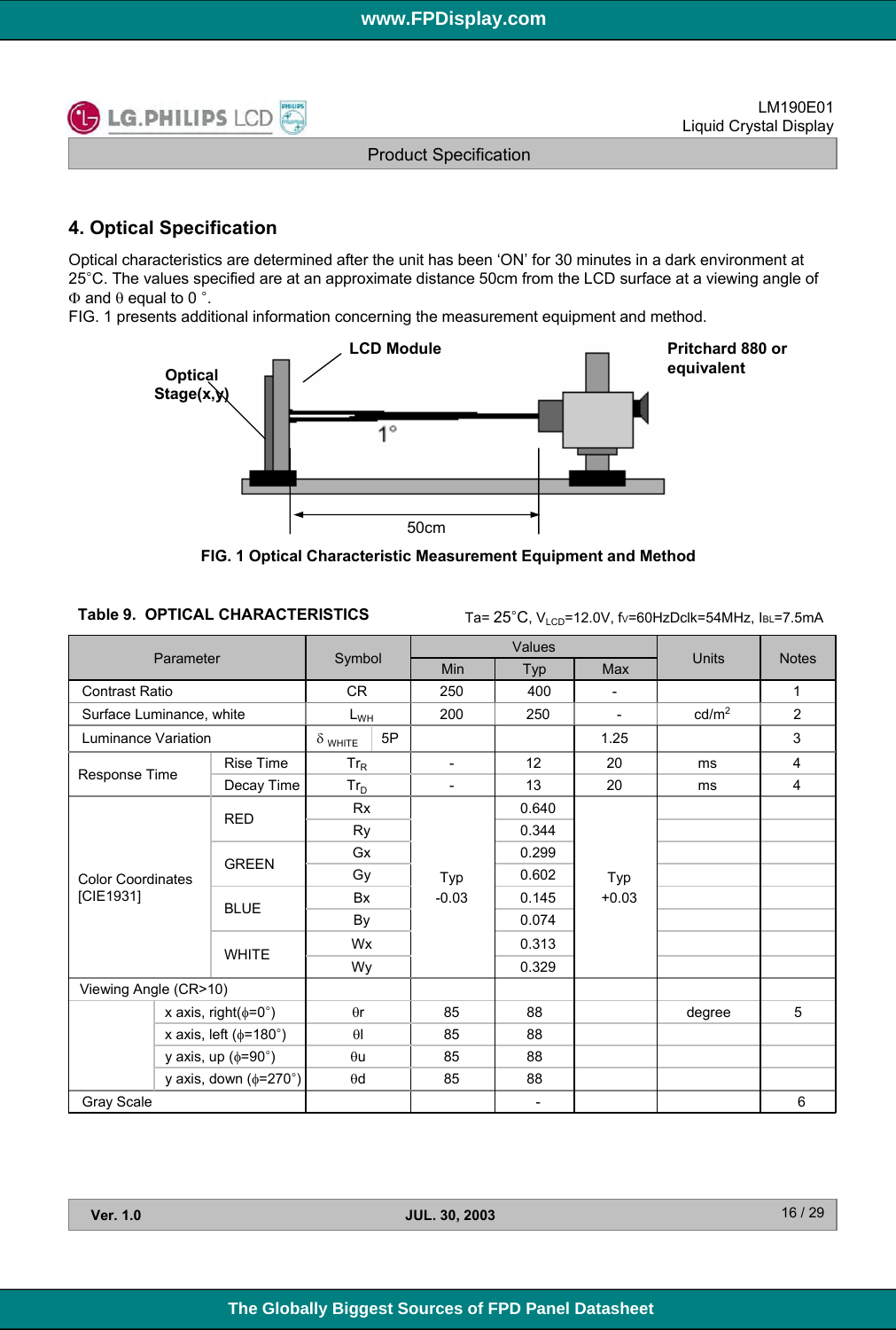

#### Notes :

1. Contrast ratio(CR) is defined mathematically as :

Surface luminance with all white pixels Contrast ratio = --------------------------------------------------------- Surface luminance with all black pixels

It is measured at center point(1)

- 2. Surface luminance is the luminance value at center 1 point(1) across the LCD surface 50cm from the surface with all pixels displaying white. For more information see FIG 6.
- 3. The variation in surface luminance,  $\delta_{WHITE}$  is defined as



For more information see [ Figure 6 ].

Figure 6. Luminance measuring point

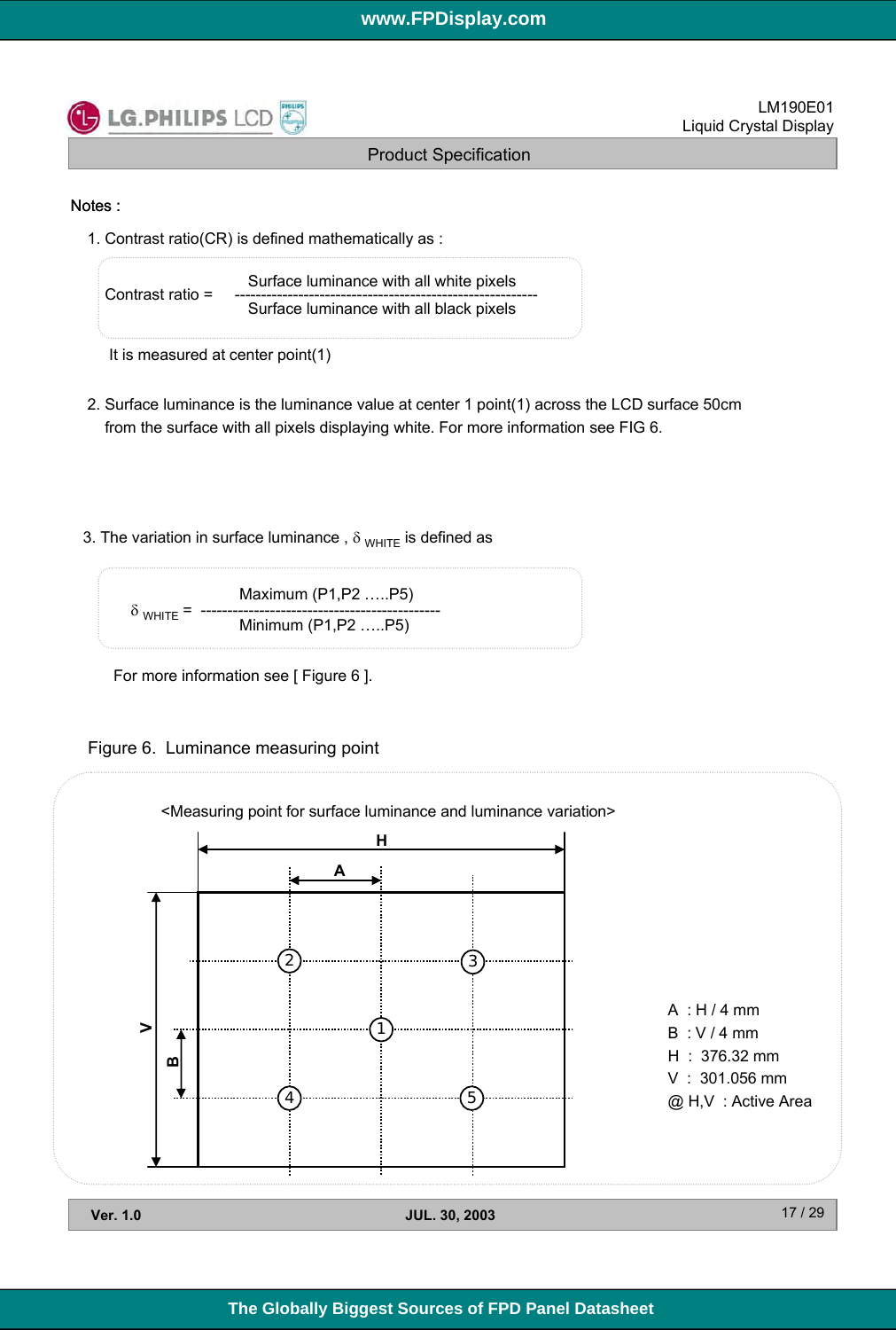

Product Specification

4. Response time is the time required for the display to transition from black to white(Rise Time,  $Tr_{\rm p}$ ) and from white to black(Decay Time,  $Tr_D$ ). For additional information see [ Figure 7 ]. The sampling rate is 2,500 sample/sec.

### Figure 7. Response time

The response time is defined as the following figure and shall be measured by switching the input signal for each gray to gray.



5. Viewing angle is the angle at which the contrast ratio is greater than 10. The angles are determined for the horizontal or x axis and the vertical or y axis with respect to the z axis which is normal to the LCD surface. For more information see Figure 8 .

Figure 8. Viewing angle

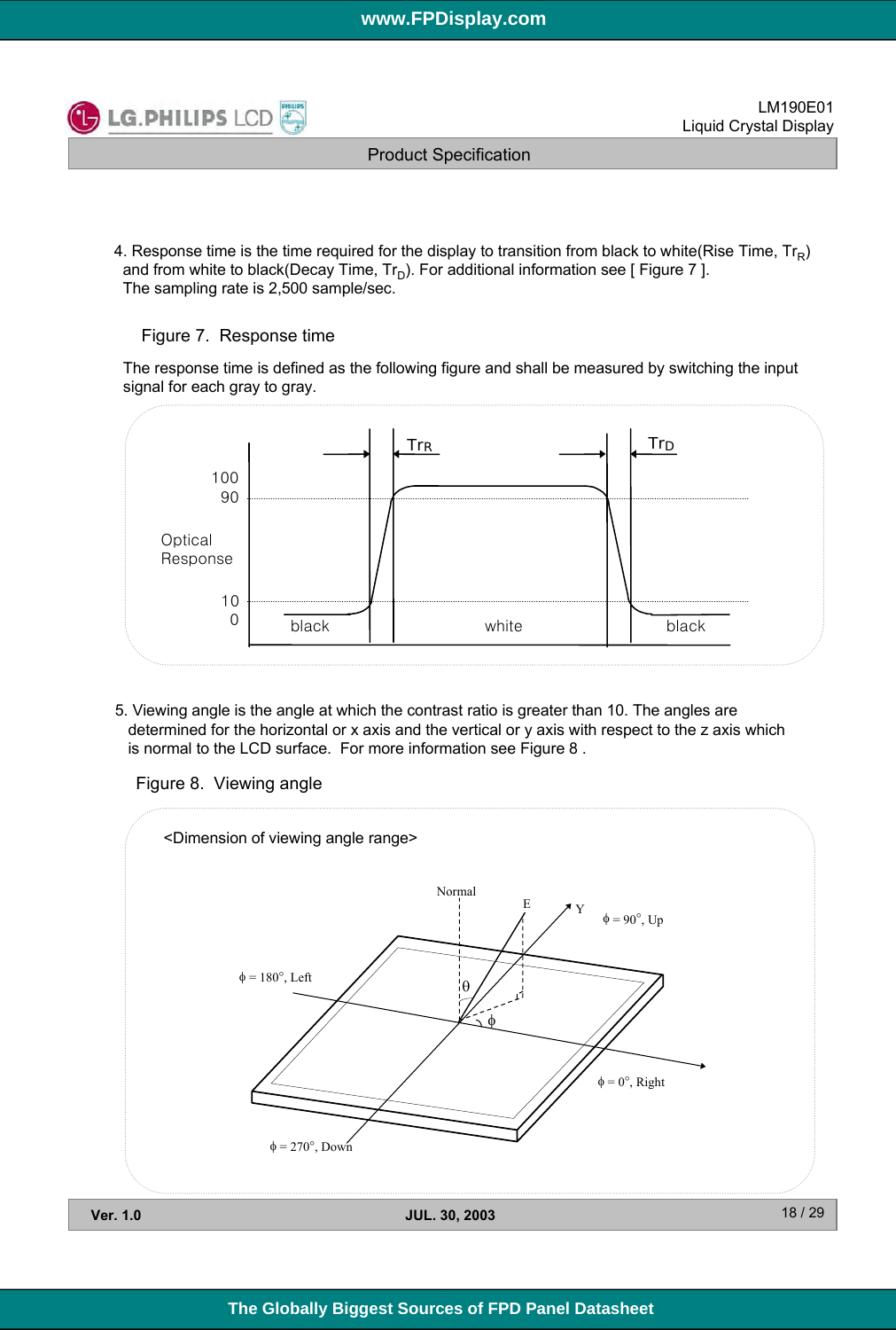

### 6. Gray scale specification

## Table 12. Gray scale

| <b>Gray Level</b> | Luminance [%] (Typ) | <b>Gray Level</b> | Luminance [%] (Typ) |
|-------------------|---------------------|-------------------|---------------------|
| L <sub>0</sub>    | 0.30                | L <sub>143</sub>  | 33.2                |
| L15               | 0.46                | L159              | 42.4                |
| L31               | 1.37                | L175              | 52.4                |
| L47               | 3.05                | L191              | 62.4                |
| L63               | 5.69                | L207              | 73.0                |
| L79               | 9.59                | L223              | 83.6                |
| L95               | 14.4                | L239              | 93.0                |
| L111              | 19.8                | L255              | 100                 |
| L127              | 25.3                |                   |                     |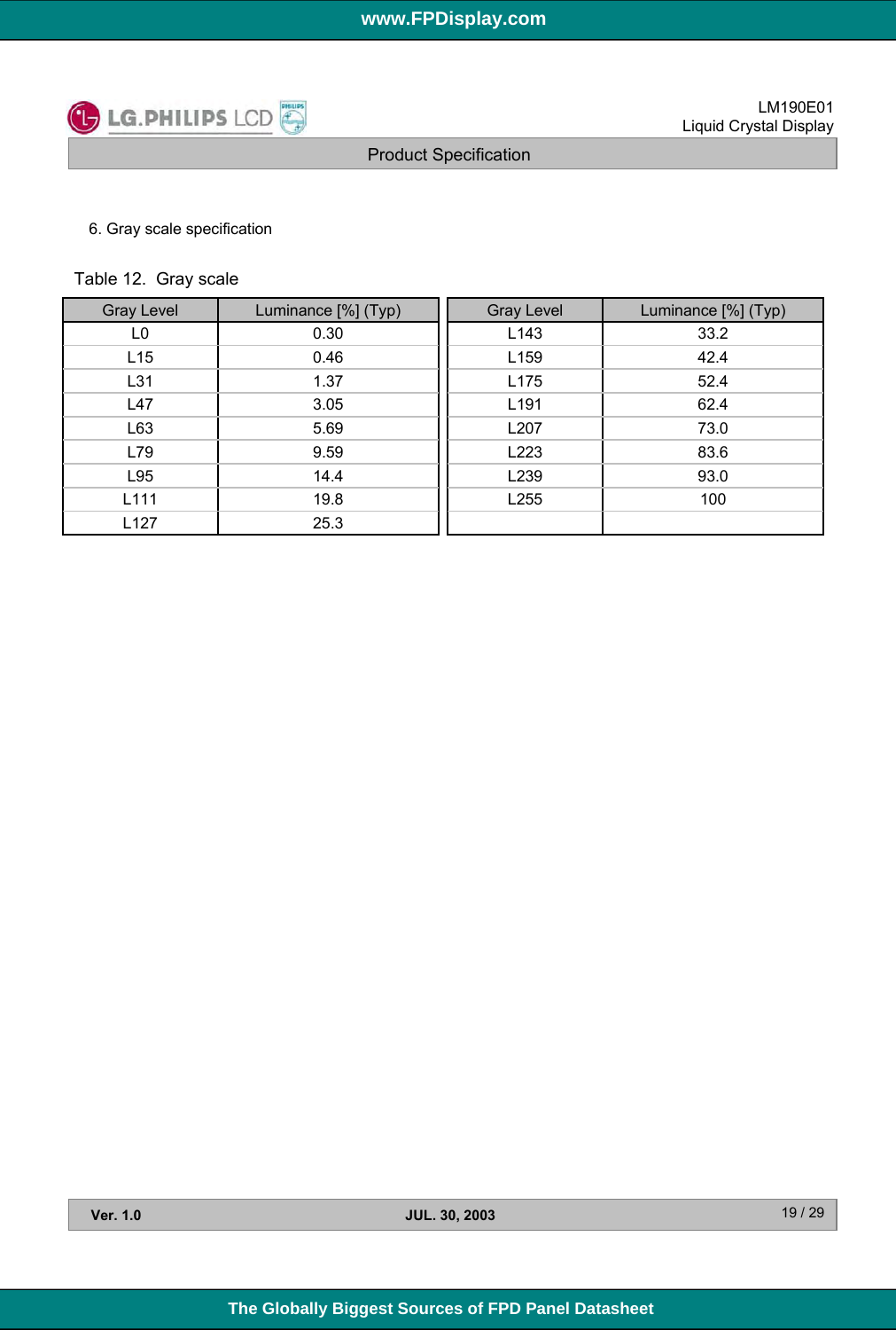

### **5. Mechanical Characteristics**

The contents provide general mechanical characteristics. In addition the figures in the next page are detailed mechanical drawing of the LCD.

|                          | Horizontal                                                      | 404.20mm          |  |  |  |
|--------------------------|-----------------------------------------------------------------|-------------------|--|--|--|
| <b>Outline Dimension</b> | Vertical                                                        | 330.0mm           |  |  |  |
|                          | Depth                                                           | $22.3 \text{ mm}$ |  |  |  |
| Bezel Area               | Horizontal                                                      | 380.3 mm          |  |  |  |
|                          | Vertical                                                        | 305mm             |  |  |  |
|                          | Horizontal                                                      | 376.32mm          |  |  |  |
| Active Display Area      | Vertical                                                        | 301.056mm         |  |  |  |
| Weight                   | 2,800g (Typ.) 2,940(Max)                                        |                   |  |  |  |
| Surface Treatment        | Hard coating(3H)<br>Anti-glare treatment of the front polarizer |                   |  |  |  |

Notes : Please refer to a mechanic drawing in terms of tolerance at the next page.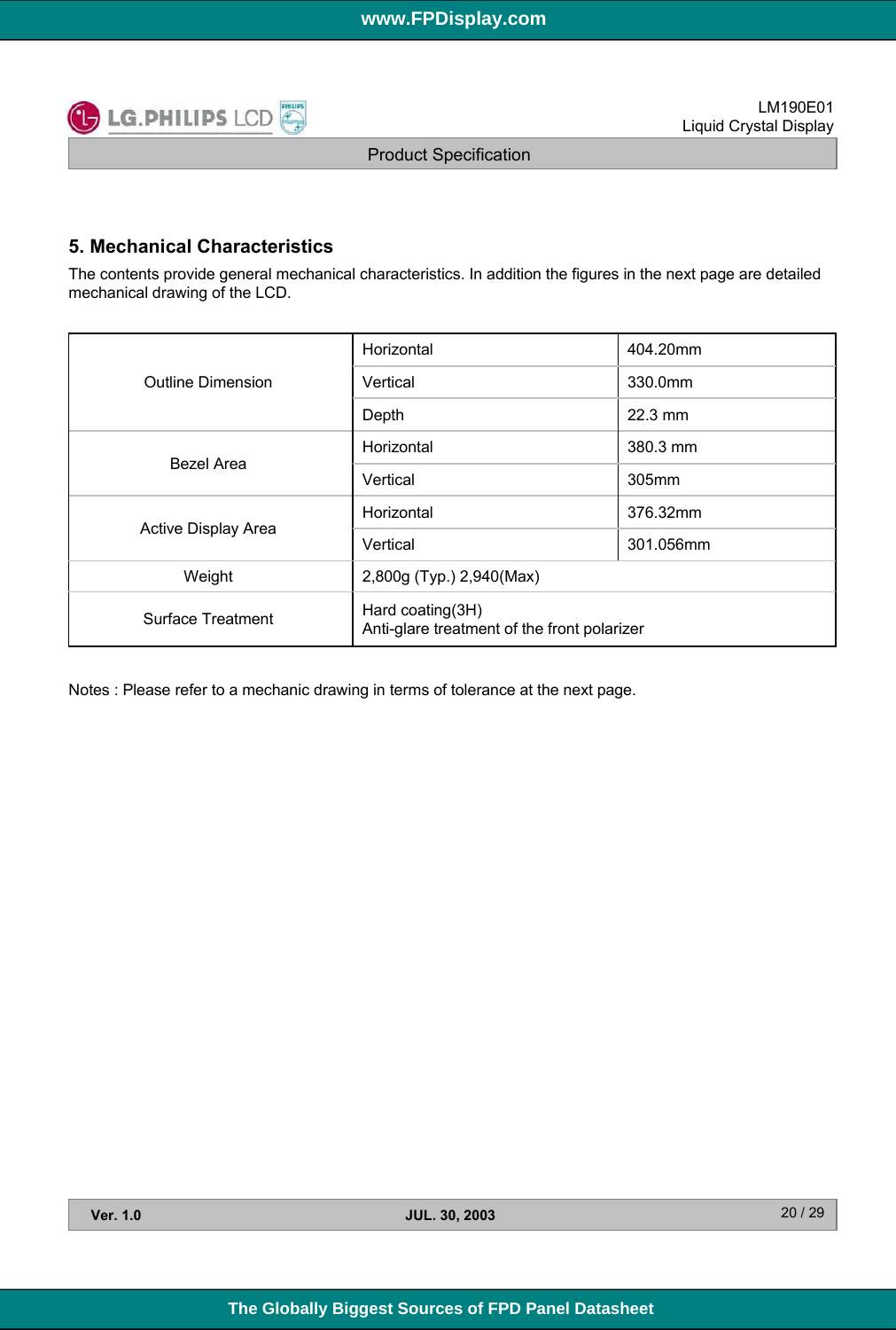

<FRONT VIEW>



**Ver. 1.0 JUL. 30, 2003**

21 / 29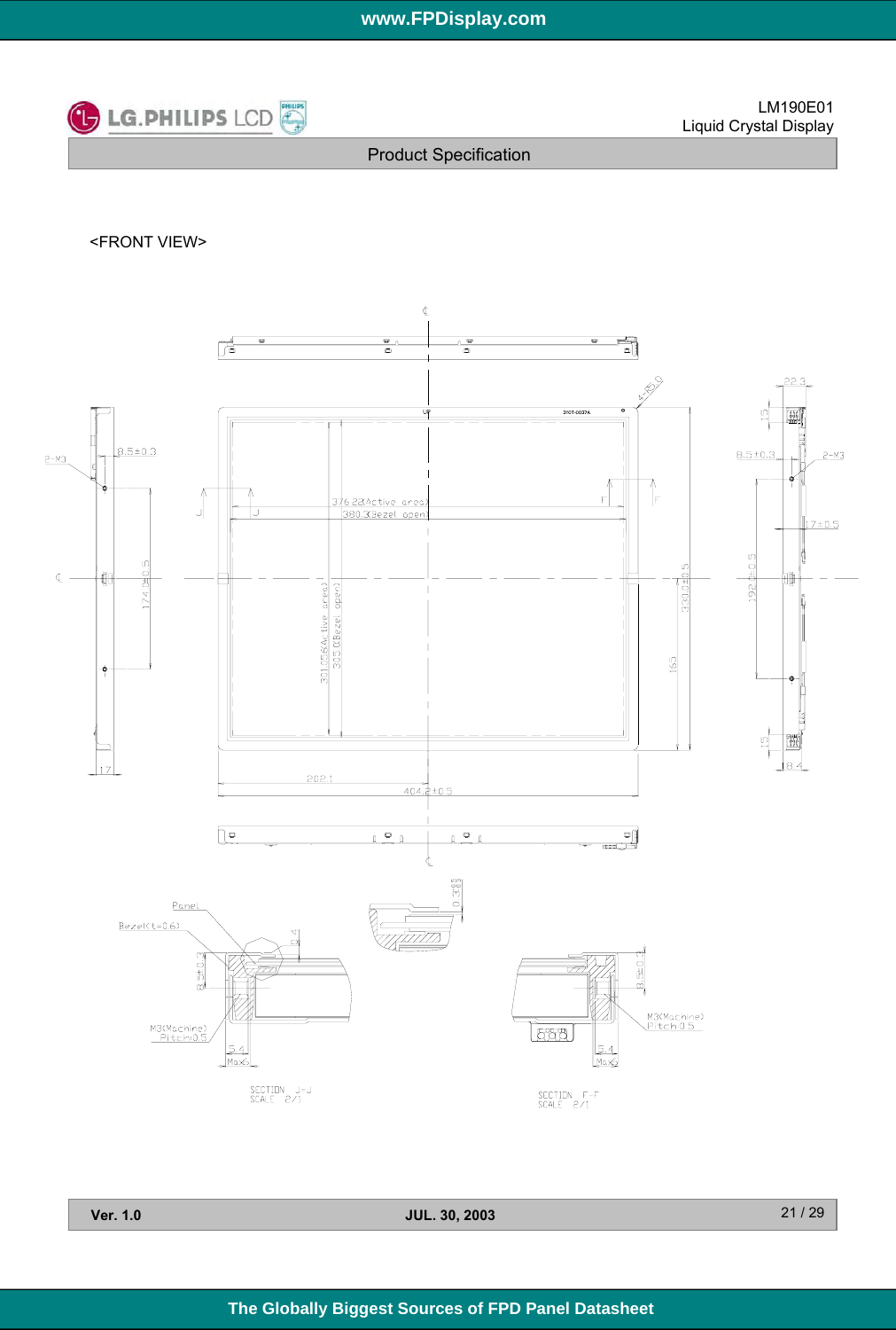

Product Specification



**Ver. 1.0 JUL. 30, 2003**

22 / 29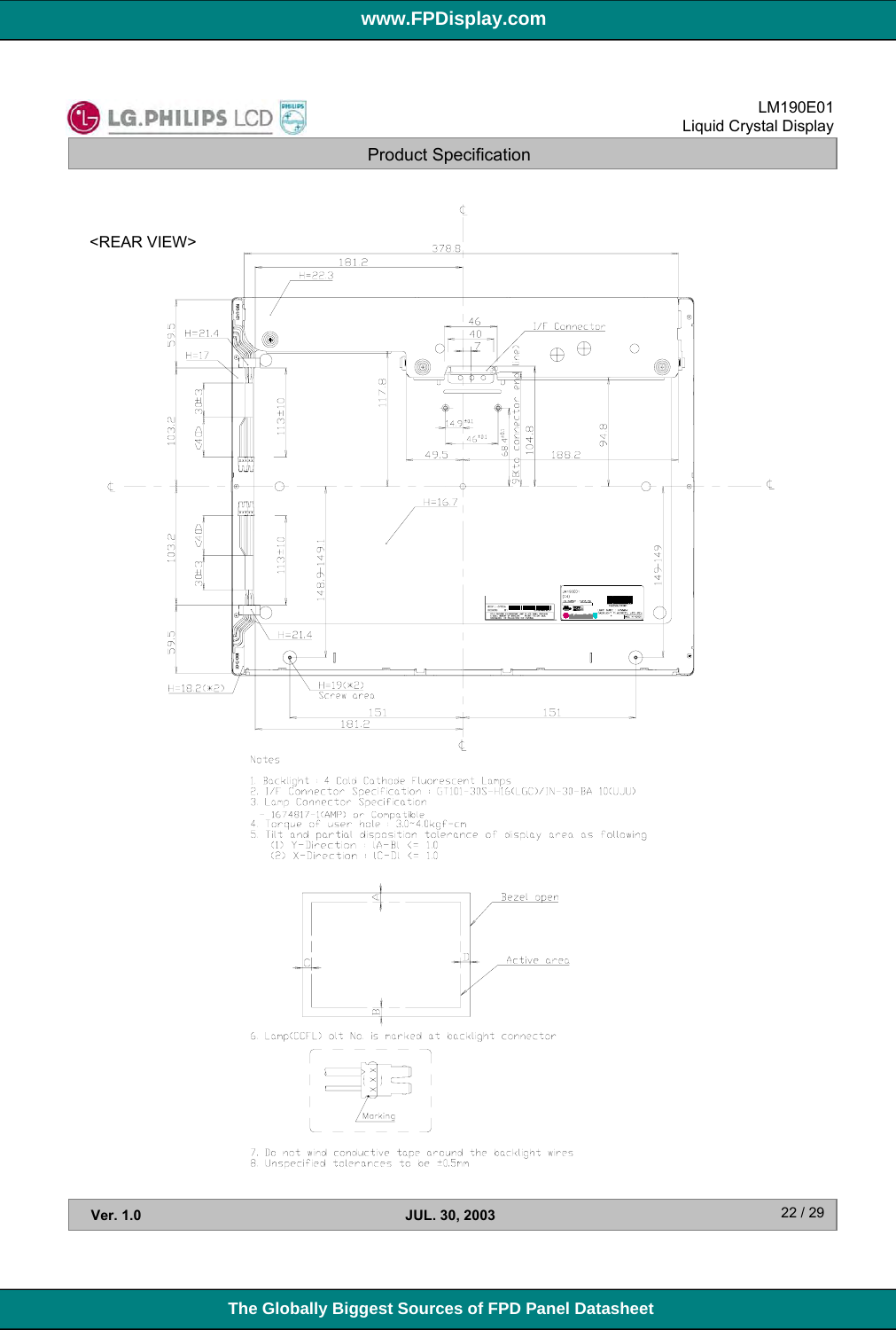

# **6. Reliability**

Environment test condition

| No              | Test Item                                   | Condition                                                                                                                        |  |  |  |
|-----------------|---------------------------------------------|----------------------------------------------------------------------------------------------------------------------------------|--|--|--|
| 1               | High temperature storage test               | Ta= 60°C 240h                                                                                                                    |  |  |  |
| $\overline{2}$  | Low temperature storage test                | Ta= -20°C 240h                                                                                                                   |  |  |  |
| 3               | High temperature operation test             | Ta= 50°C 50%RH<br>240h                                                                                                           |  |  |  |
| 4               | Low temperature operation test              | Ta= 0°C<br>240h                                                                                                                  |  |  |  |
| 5               | <b>Vibration test</b><br>(non-operating)    | Wave form: random<br>Vibration level: 1.0G RMS<br>Bandwidth: $10-500$ Hz<br>Duration: X, Y, Z, 20 min<br>One time each direction |  |  |  |
| $6\phantom{1}6$ | Shock test<br>(non-operating)               | Shock level: 100G<br>Waveform : half sine wave, 2ms<br>Direction : $\pm X$ , $\pm Y$ , $\pm Z$<br>One time each direction        |  |  |  |
| 7               | Altitude<br>operating<br>storage / shipment | 0 - 10,000 feet(3048m)<br>0 - 40,000 feet(12,192m)                                                                               |  |  |  |

{ Result Evaluation Criteria }

There should be no change which might affect the practical display function when the display quality test is conducted under normal operating condition.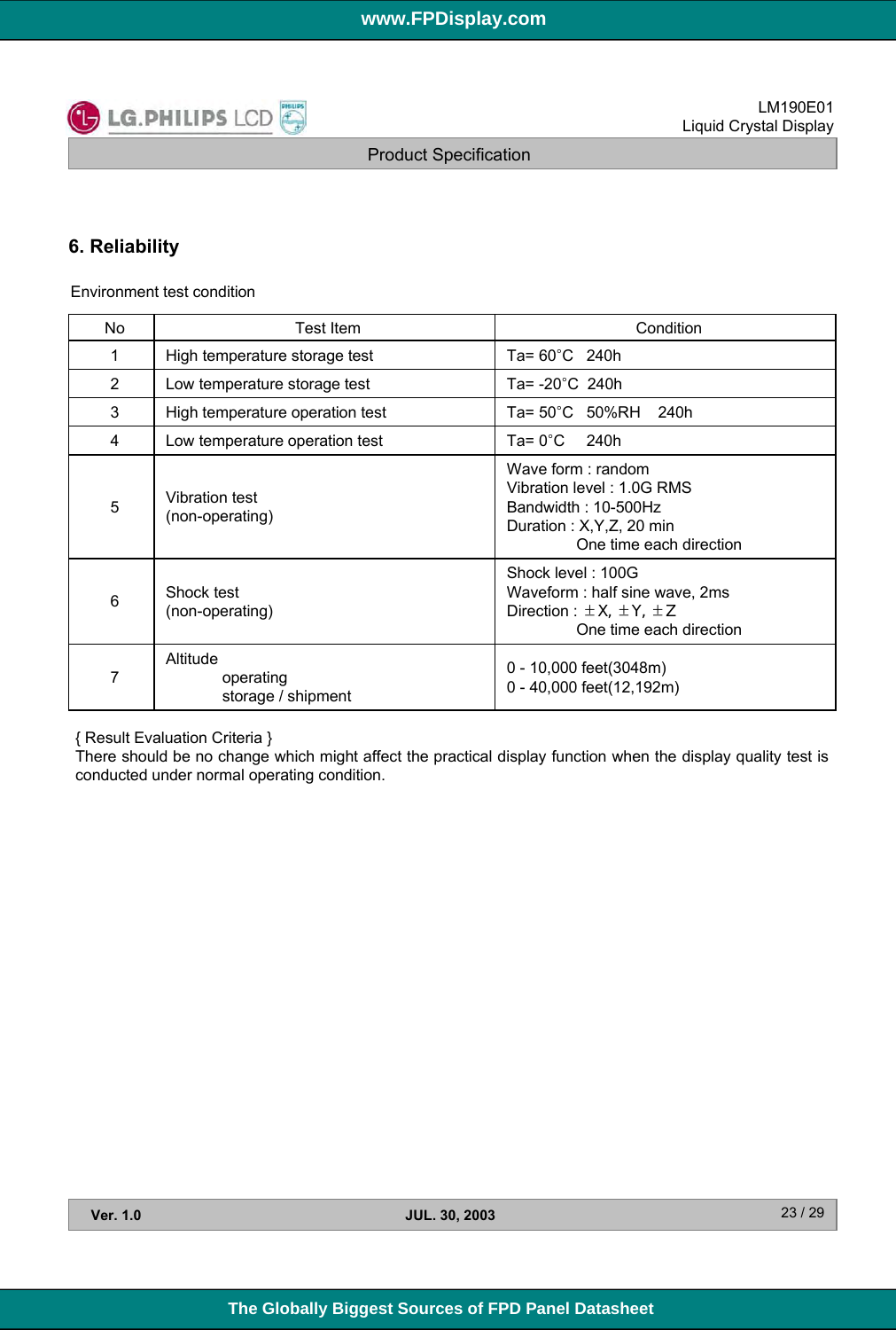

Product Specification

### **7. International Standards**

### **7-1. Safety**

a) UL 60950, Third Edition, Underwriters Laboratories, Inc., Dated Dec. 11, 2000.

Standard for Safety of Information Technology Equipment, Including Electrical Business Equipment. b) CAN/CSA C22.2, No. 60950, Third Edition, Canadian Standards Association, Dec. 1, 2000. Standard for Safety of Information Technology Equipment, Including Electrical Business Equipment. c) EN 60950 : 2000, Third Edition

IEC 60950 : 1999, Third Edition

European Committee for Electrotechnical Standardization(CENELEC)

EUROPEAN STANDARD for Safety of Information Technology Equipment Including Electrical Business Equipment.

### **7-2. EMC**

a) ANSI C63.4 "Methods of Measurement of Radio-Noise Emissions from Low-Voltage Electrical and Electrical Equipment in the Range of 9kHZ to 40GHz. "American National Standards Institute(ANSI), 1992

b) C.I.S.P.R "Limits and Methods of Measurement of Radio Interface Characteristics of Information Technology Equipment." International Special Committee on Radio Interference.

c) EN 55022 "Limits and Methods of Measurement of Radio Interface Characteristics of Information Technology Equipment." European Committee for Electrotechnical Standardization.(CENELEC), 1998 ( Including A1: 2000 )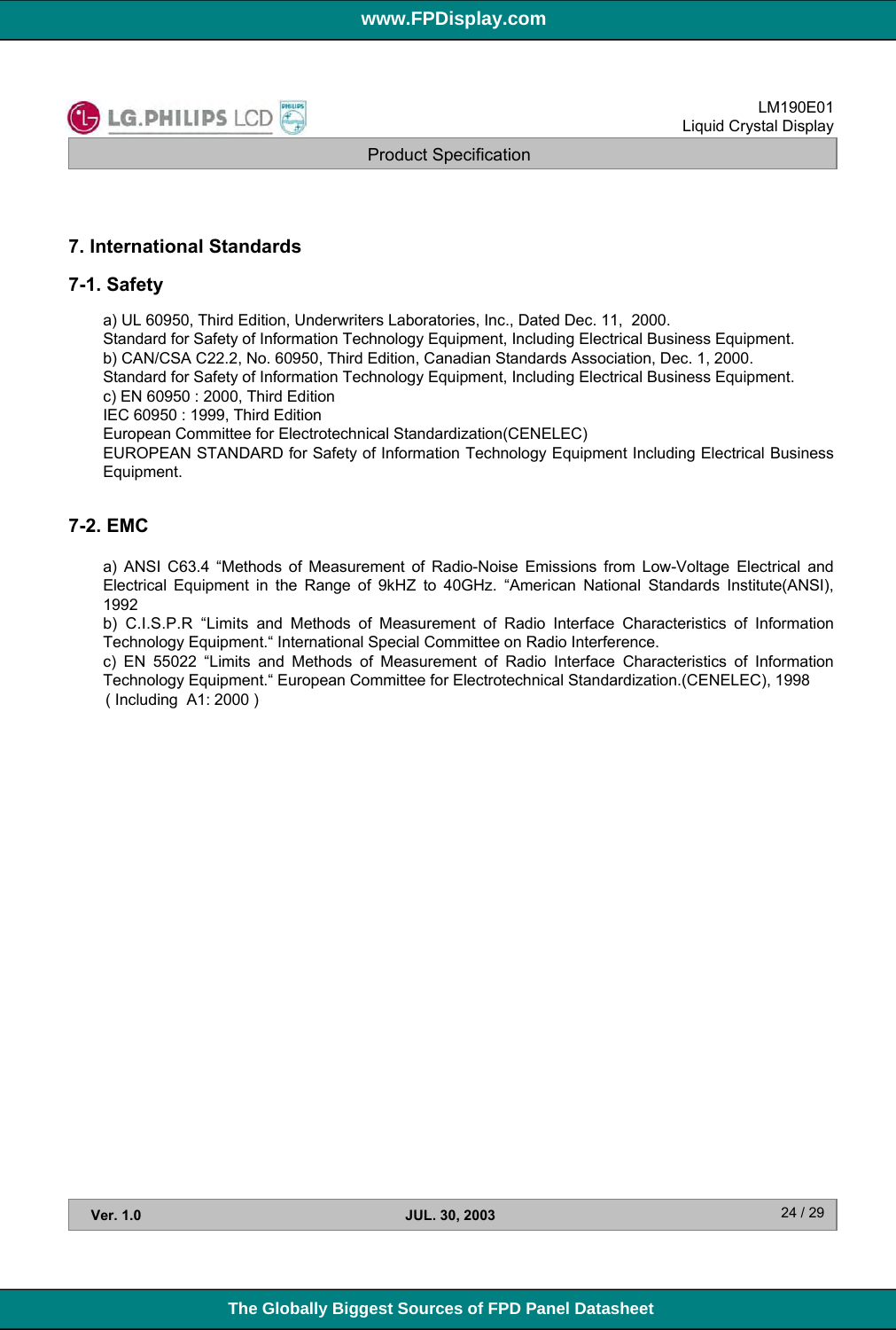

# **8. Packing**

### **8-1. Designation of Lot Mark**

a) Lot Mark



A,B,C : Inch

D : Year

E : Month

F : Panel Code

G : Factory Code

H : Assembly Code

I,J,K,L,M : Serial No

#### **Note**

1. Year

| Year | 97 | 98 | 99 | 2000 | 2001 | 2002 | 2003 | 2004 | 2005 | 2006 | 2007 |
|------|----|----|----|------|------|------|------|------|------|------|------|
| Mark |    |    |    |      |      |      |      |      |      |      |      |

2. Month

| Month | Jan | Feb | Mar | Apr | May | Jun | Jul | Aug | Sep | Oct | Nov | Dec |
|-------|-----|-----|-----|-----|-----|-----|-----|-----|-----|-----|-----|-----|
| Mark  |     | -   |     |     | ∼   |     |     |     |     |     | -   |     |

3. Panel Code

|      | Panel Code   P1 Factory   P2 Factory   P3 Factory   P4 Factory   P5 Factory   Hydis Panel |  |  |
|------|-------------------------------------------------------------------------------------------|--|--|
| Mark |                                                                                           |  |  |

4. Factory Code

| Factory Code | <b>LPL Gumi</b> | <b>LPL Nanjing</b> |
|--------------|-----------------|--------------------|
| Mark         |                 |                    |

#### 5. Serial No

| Serial No. | 1~99.999        | 100,000 $\sim$                       |  |  |  |
|------------|-----------------|--------------------------------------|--|--|--|
| Mark       | $00001 - 99999$ | $A0001 \sim A9999$ , - - - - , Z9999 |  |  |  |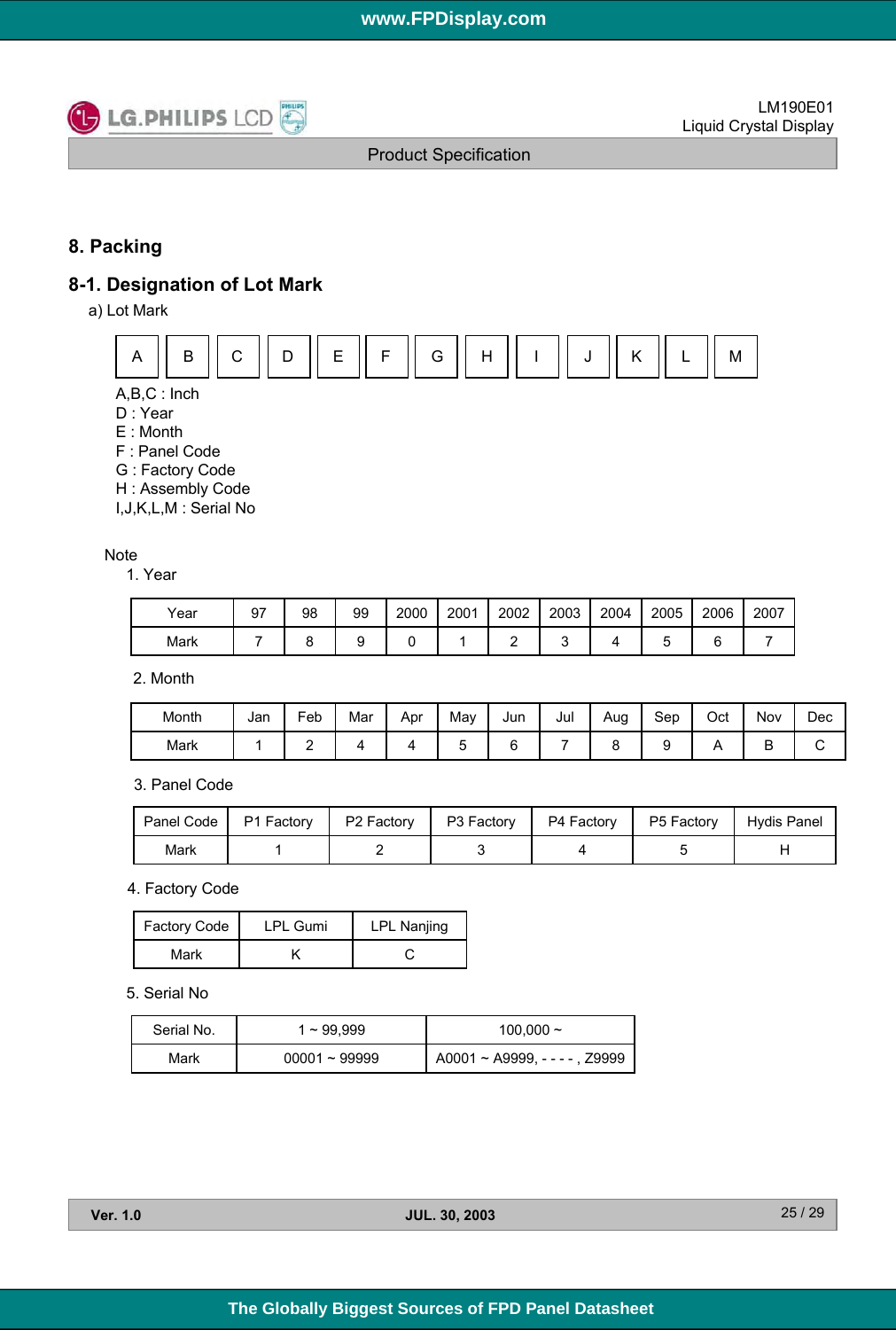

Product Specification

b) Location of Lot Mark

Serial NO. is printed on the label. The label is attached to the backside of the LCD module. This is subject to change without prior notice.

### **8-2. Packing Form**

- a) Package quantity in one box : 5 pcs
- b) Box Size : 533mm  $\times$  310mm  $\times$  459mm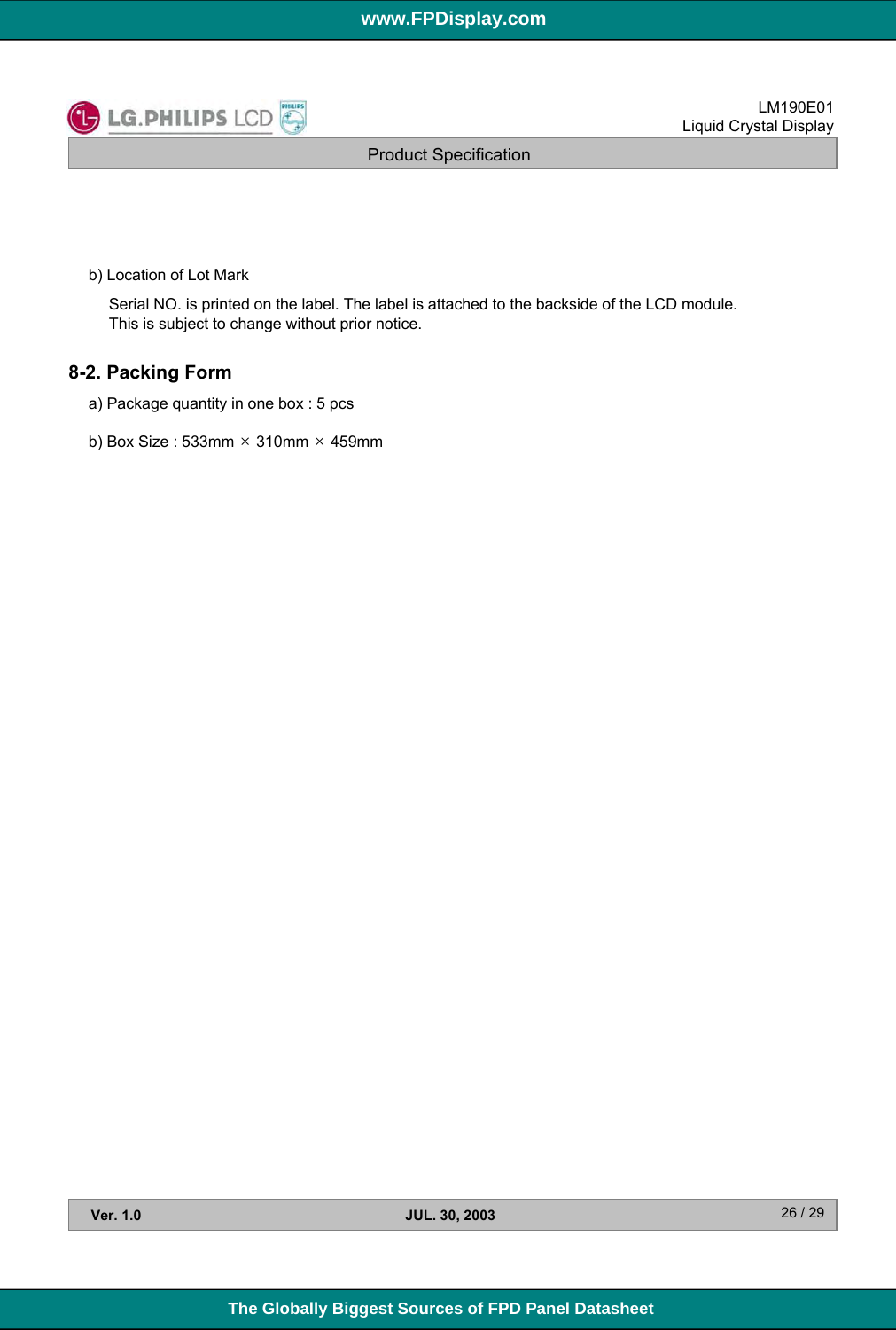

Product Specification

# **9. PRECAUTIONS**

Please pay attention to the followings when you use this TFT LCD module.

# **9-1. MOUNTING PRECAUTIONS**

- (1) You must mount a module using holes arranged in four corners or four sides.
- (2) You should consider the mounting structure so that uneven force (ex. Twisted stress) is not applied to the module. And the case on which a module is mounted should have sufficient strength so that external force is not transmitted directly to the module.
- (3) Please attach the surface transparent protective plate to the surface in order to protect the polarizer. Transparent protective plate should have sufficient strength in order to the resist external force.
- (4) You should adopt radiation structure to satisfy the temperature specification.
- (5) Acetic acid type and chlorine type materials for the cover case are not desirable because the former generates corrosive gas of attacking the polarizer at high temperature and the latter causes circuit break by electro-chemical reaction.
- (6) Do not touch, push or rub the exposed polarizers with glass, tweezers or anything harder than HB pencil lead. And please do not rub with dust clothes with chemical treatment. Do not touch the surface of polarizer for bare hand or greasy cloth.(Some cosmetics are detrimental to the polarizer.)
- (7) When the surface becomes dusty, please wipe gently with absorbent cotton or other soft materials like chamois soaks with petroleum benzene. Normal-hexane is recommended for cleaning the adhesives used to attach front / rear polarizers. Do not use acetone, toluene and alcohol because they cause chemical damage to the polarizer.
- (8) Wipe off saliva or water drops as soon as possible. Their long time contact with polarizer causes deformations and color fading.
- (9) Do not open the case because inside circuits do not have sufficient strength.

### **9-2. OPERATING PRECAUTIONS**

- (1) The spike noise causes the mis-operation of circuits. It should be lower than following voltage :  $V=\pm 200$ mV(Over and under shoot voltage)
- (2) Response time depends on the temperature.(In lower temperature, it becomes longer.)
- (3) Brightness depends on the temperature. (In lower temperature, it becomes lower.) And in lower temperature, response time(required time that brightness is stable after turned on) becomes longer.
- (4) Be careful for condensation at sudden temperature change. Condensation makes damage to polarizer or electrical contacted parts. And after fading condensation, smear or spot will occur.
- (5) When fixed patterns are displayed for a long time, remnant image is likely to occur.
- (6) Module has high frequency circuits. Sufficient suppression to the electromagnetic interference shall be done by system manufacturers. Grounding and shielding methods may be important to minimized the interference.
- (7) Please do not give any mechanical and/or acoustical impact to LCM. Otherwise, LCM can not be operated its full characteristics perfectly.
- (8) A screw which is fastened up the steels should be a machine screw (if not, it causes metal foreign material and deal LCM a fatal blow)
- (9) Please do not set LCD on its edge.

**Ver. 1.0 JUL. 30, 2003**

27 / 29